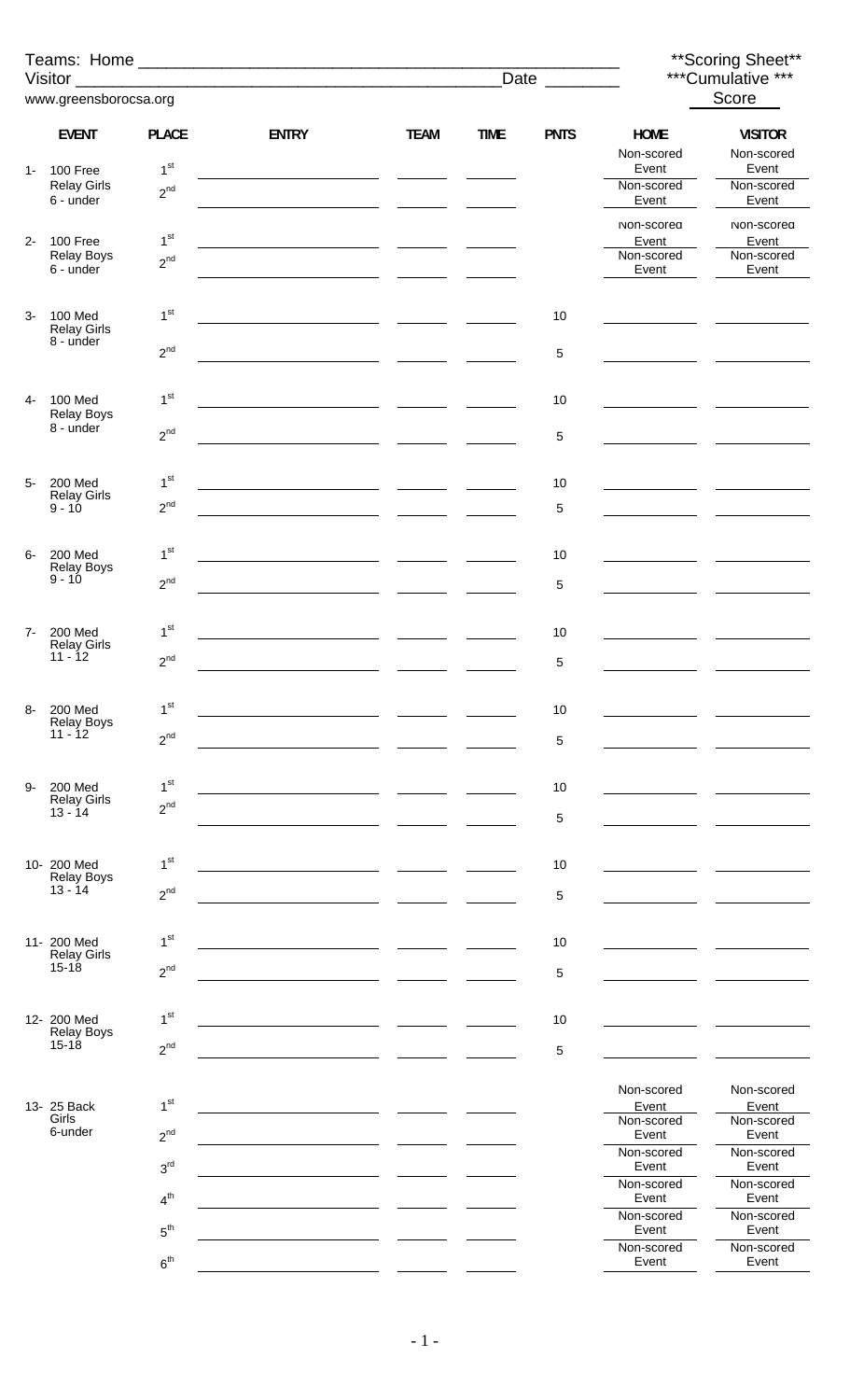|                                                 |                 |              |             |             |                               | ** Scoring Sheet**  |                     |  |
|-------------------------------------------------|-----------------|--------------|-------------|-------------|-------------------------------|---------------------|---------------------|--|
| Visitor _                                       |                 |              |             |             | Date $\overline{\phantom{a}}$ |                     | ***Cumulative ***   |  |
| www.greensborocsa.org                           |                 |              |             |             |                               |                     | Score               |  |
| <b>EVENT</b><br>Subtotals from<br>previous page | <b>PLACE</b>    | <b>ENTRY</b> | <b>TEAM</b> | <b>TIME</b> | <b>PNTS</b>                   | <b>HOME</b>         | <b>VISITOR</b>      |  |
| 14- 25 Back                                     | 1 <sup>st</sup> |              |             |             |                               | Non-scored<br>Event | Non-scored<br>Event |  |
| Boys<br>6-under                                 | $2^{nd}$        |              |             |             |                               | Non-scored<br>Event | Non-scored<br>Event |  |
|                                                 | $3^{\text{rd}}$ |              |             |             |                               | Non-scored<br>Event | Non-scored<br>Event |  |
|                                                 | $4^{\text{th}}$ |              |             |             |                               | Non-scored<br>Event | Non-scored<br>Event |  |
|                                                 | $5^{\text{th}}$ |              |             |             |                               | Non-scored<br>Event | Non-scored<br>Event |  |
|                                                 | $6^{\text{th}}$ |              |             |             |                               | Non-scored<br>Event | Non-scored<br>Event |  |
| 15- 25 Back                                     |                 |              |             |             |                               |                     |                     |  |
| Girls<br>8-under                                | 1 <sup>st</sup> |              |             |             | $\boldsymbol{7}$              |                     |                     |  |
|                                                 | $2^{nd}$        |              |             |             | 5                             |                     |                     |  |
|                                                 | $3^{\rm rd}$    |              |             |             | 4                             |                     |                     |  |
|                                                 | $4^{\text{th}}$ |              |             |             | 3                             |                     |                     |  |
|                                                 | $5^{\text{th}}$ |              |             |             | $\overline{\mathbf{c}}$       |                     |                     |  |
|                                                 | 6 <sup>th</sup> |              |             |             | 1                             |                     |                     |  |
| 16- 25 Back                                     | 1 <sup>st</sup> |              |             |             | $\overline{7}$                |                     |                     |  |
| <b>Boys</b><br>8-under                          | $2^{nd}$        |              |             |             | 5                             |                     |                     |  |
|                                                 | $3^{\rm rd}$    |              |             |             | $\Lambda$                     |                     |                     |  |
|                                                 | 4 <sup>th</sup> |              |             |             | 3                             |                     |                     |  |
|                                                 | $5^{\rm th}$    |              |             |             | $\overline{\mathbf{c}}$       |                     |                     |  |
|                                                 | 6 <sup>th</sup> |              |             |             | $\mathbf 1$                   |                     |                     |  |
|                                                 |                 |              |             |             |                               |                     |                     |  |
| 17- 50 Back<br>Girls<br>$9 - 10$                | 1 <sup>st</sup> |              |             |             | $\overline{\mathcal{I}}$      |                     |                     |  |
|                                                 | $2^{nd}$        |              |             |             | 5                             |                     |                     |  |
|                                                 | $3^{\text{rd}}$ |              |             |             | 4                             |                     |                     |  |
|                                                 | 4 <sup>th</sup> |              |             |             | $\ensuremath{\mathsf{3}}$     |                     |                     |  |
|                                                 | $5^{\text{th}}$ |              |             |             | $\overline{c}$                |                     |                     |  |
|                                                 | $6^{\rm th}$    |              |             |             | 1                             |                     |                     |  |
| 18- 50 Back                                     | 1 <sup>st</sup> |              |             |             | $\overline{7}$                |                     |                     |  |
| Boys<br>9-10                                    | $2^{nd}$        |              |             |             | 5                             |                     |                     |  |
|                                                 | 3 <sup>rd</sup> |              |             |             | 4                             |                     |                     |  |
|                                                 | 4 <sup>th</sup> |              |             |             | 3                             |                     |                     |  |
|                                                 | $5^{\text{th}}$ |              |             |             | $\overline{\mathbf{c}}$       |                     |                     |  |
|                                                 | $6^{\rm th}$    |              |             |             | 1                             |                     |                     |  |
|                                                 |                 |              |             |             |                               |                     |                     |  |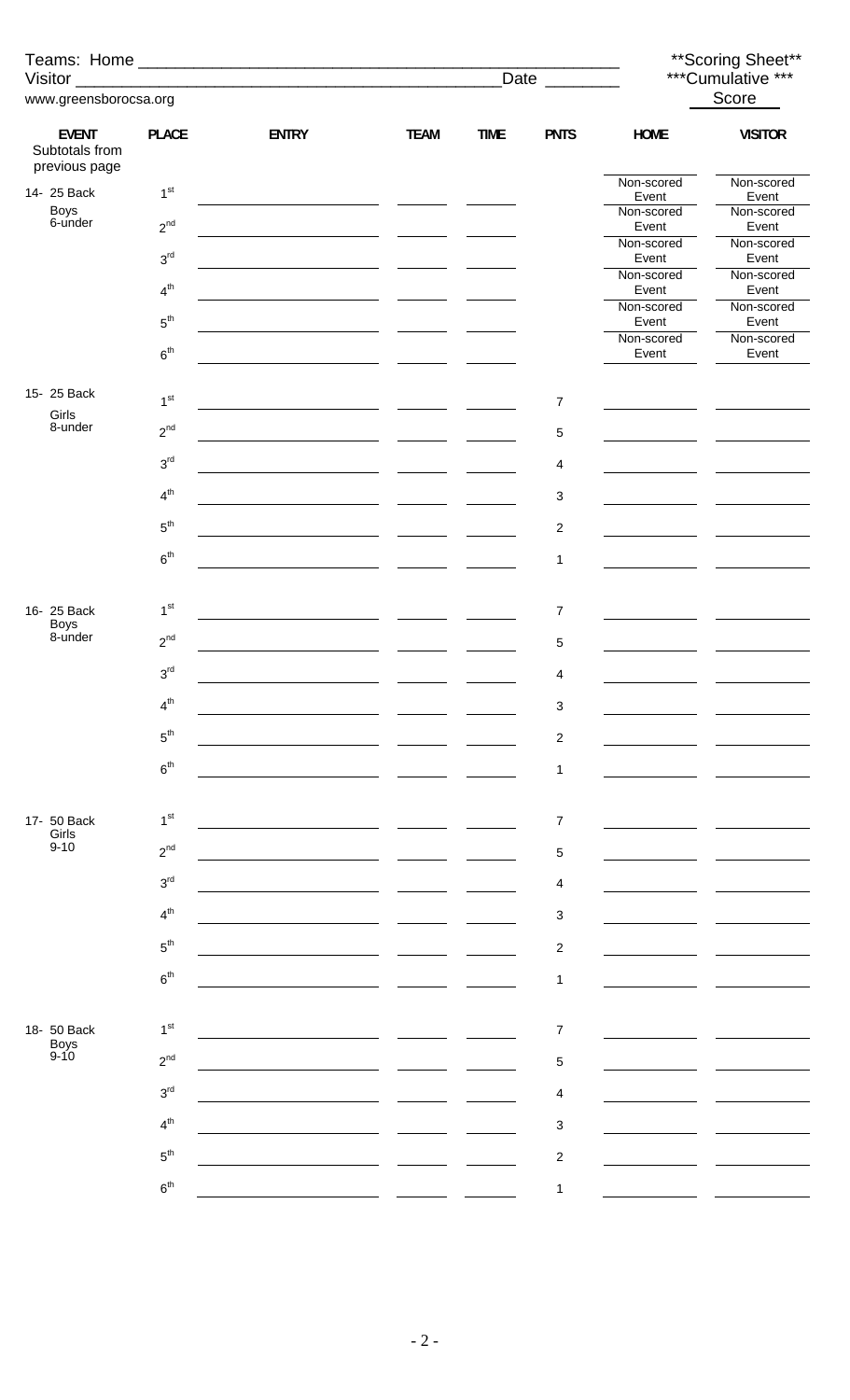|                                                 |                 |                                                                                                                      |                                                                                   |             | Date $\_\_$               |                   | **Scoring Sheet**<br>***Cumulative *** |  |  |
|-------------------------------------------------|-----------------|----------------------------------------------------------------------------------------------------------------------|-----------------------------------------------------------------------------------|-------------|---------------------------|-------------------|----------------------------------------|--|--|
| www.greensborocsa.org                           |                 |                                                                                                                      |                                                                                   |             |                           |                   | Score                                  |  |  |
|                                                 |                 |                                                                                                                      |                                                                                   |             |                           |                   |                                        |  |  |
| <b>EVENT</b><br>Subtotals from<br>previous page | <b>PLACE</b>    | <b>ENTRY</b>                                                                                                         | <b>TEAM</b>                                                                       | <b>TIME</b> | <b>PNTS</b>               | <b>HOME</b><br>ш. | <b>VISITOR</b>                         |  |  |
| 19- 50 Back<br>Girls                            | 1 <sup>st</sup> |                                                                                                                      |                                                                                   |             | $\overline{7}$            |                   |                                        |  |  |
| $11 - 12$                                       | $2^{nd}$        |                                                                                                                      |                                                                                   |             | $\,$ 5 $\,$               |                   |                                        |  |  |
|                                                 | $3^{\rm rd}$    |                                                                                                                      |                                                                                   |             | 4                         |                   |                                        |  |  |
|                                                 | $4^{th}$        |                                                                                                                      |                                                                                   |             | 3                         |                   |                                        |  |  |
|                                                 | $5^{\text{th}}$ |                                                                                                                      |                                                                                   |             | $\overline{c}$            |                   |                                        |  |  |
|                                                 | 6 <sup>th</sup> | <u> 1980 - Jan Samuel Barbara, martin a shekara 1980 - Shekara 1980 - Shekara 1980 - Shekara 1980 - Shekara 1980</u> |                                                                                   |             | 1                         |                   |                                        |  |  |
|                                                 |                 |                                                                                                                      |                                                                                   |             |                           |                   |                                        |  |  |
| 20- 50 Back<br>Boys<br>11-12                    | 1 <sup>st</sup> |                                                                                                                      | <u>and the second property</u>                                                    |             | $\overline{7}$            |                   |                                        |  |  |
|                                                 | $2^{nd}$        | <u> 1980 - Jan James James III, primeirant politik (</u>                                                             |                                                                                   |             | $\sqrt{5}$                |                   |                                        |  |  |
|                                                 | 3 <sup>rd</sup> |                                                                                                                      |                                                                                   |             | 4                         |                   |                                        |  |  |
|                                                 | $4^{th}$        |                                                                                                                      | $\frac{1}{\sqrt{1-\frac{1}{2}}}\left( \frac{1}{\sqrt{1-\frac{1}{2}}}\right) ^{2}$ |             | 3                         |                   |                                        |  |  |
|                                                 | $5^{\rm th}$    |                                                                                                                      |                                                                                   |             | $\overline{c}$            |                   |                                        |  |  |
|                                                 | 6 <sup>th</sup> | <u> 1990 - Jan James James Jan James James Jan James James James James James James James James James James James</u> |                                                                                   |             | 1                         |                   |                                        |  |  |
|                                                 |                 |                                                                                                                      |                                                                                   |             |                           |                   |                                        |  |  |
| 21- 50 Back<br>Girls<br>$13 - 14$               | 1 <sup>st</sup> |                                                                                                                      |                                                                                   |             | $\overline{7}$            |                   |                                        |  |  |
|                                                 | $2^{nd}$        |                                                                                                                      |                                                                                   |             | $\mathbf 5$               |                   |                                        |  |  |
|                                                 | 3 <sup>rd</sup> |                                                                                                                      |                                                                                   |             | 4                         |                   |                                        |  |  |
|                                                 | 4 <sup>th</sup> |                                                                                                                      |                                                                                   |             | $\ensuremath{\mathsf{3}}$ |                   |                                        |  |  |
|                                                 | $5^{\text{th}}$ |                                                                                                                      |                                                                                   |             | $\overline{c}$            |                   |                                        |  |  |
|                                                 | 6 <sup>th</sup> |                                                                                                                      |                                                                                   |             | 1                         |                   |                                        |  |  |
| 22- 50 Back                                     | 1 <sup>st</sup> |                                                                                                                      |                                                                                   |             | $\overline{7}$            |                   |                                        |  |  |
| Boys<br>13-14                                   | $2^{nd}$        |                                                                                                                      |                                                                                   |             | $\mathbf 5$               |                   |                                        |  |  |
|                                                 | 3 <sup>rd</sup> |                                                                                                                      |                                                                                   |             | 4                         |                   |                                        |  |  |
|                                                 | 4 <sup>th</sup> |                                                                                                                      |                                                                                   |             | 3                         |                   |                                        |  |  |
|                                                 | $5^{\text{th}}$ |                                                                                                                      |                                                                                   |             | $\overline{\mathbf{c}}$   |                   |                                        |  |  |
|                                                 | 6 <sup>th</sup> |                                                                                                                      |                                                                                   |             | 1                         |                   |                                        |  |  |
|                                                 |                 |                                                                                                                      |                                                                                   |             |                           |                   |                                        |  |  |
| 23- 50 Back<br>Girls                            | 1 <sup>st</sup> |                                                                                                                      |                                                                                   |             | $\overline{7}$            |                   |                                        |  |  |
| $15 - 18$                                       | $2^{nd}$        |                                                                                                                      |                                                                                   |             | $\mathbf 5$               |                   |                                        |  |  |
|                                                 | $3^{\text{rd}}$ |                                                                                                                      |                                                                                   |             | 4                         |                   |                                        |  |  |
|                                                 | 4 <sup>th</sup> |                                                                                                                      |                                                                                   |             | 3                         |                   |                                        |  |  |
|                                                 | $5^{\text{th}}$ |                                                                                                                      |                                                                                   |             | $\boldsymbol{2}$          |                   |                                        |  |  |
|                                                 | 6 <sup>th</sup> |                                                                                                                      |                                                                                   |             | 1                         |                   |                                        |  |  |
|                                                 |                 |                                                                                                                      |                                                                                   |             |                           |                   |                                        |  |  |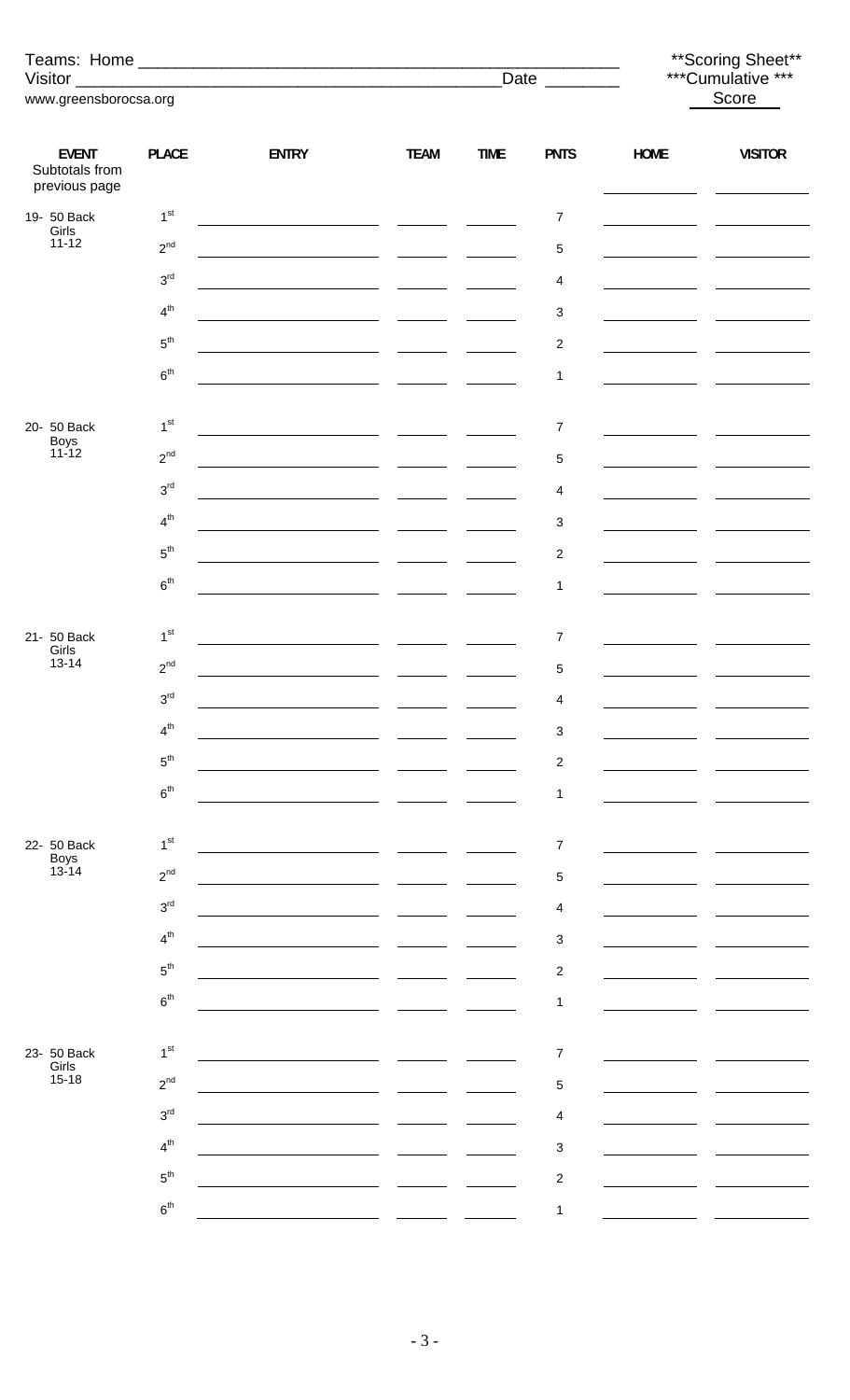|                                                 |                                 |              |             |             |                     | ** Scoring Sheet**  |                     |  |
|-------------------------------------------------|---------------------------------|--------------|-------------|-------------|---------------------|---------------------|---------------------|--|
| Visitor                                         |                                 |              |             | Date        | ***Cumulative ***   |                     |                     |  |
| www.greensborocsa.org                           |                                 |              |             |             | Score               |                     |                     |  |
|                                                 |                                 |              |             |             |                     |                     |                     |  |
| <b>EVENT</b><br>Subtotals from<br>previous page | <b>PLACE</b>                    | <b>ENTRY</b> | <b>TEAM</b> | <b>TIME</b> | <b>PNTS</b>         | HOME                | <b>VISITOR</b>      |  |
| 24- 50 Back                                     | 1 <sup>st</sup>                 |              |             |             | $\overline{7}$      |                     |                     |  |
| Boys<br>15-18                                   | $2^{nd}$                        |              |             |             | 5                   |                     |                     |  |
|                                                 | $3^{\text{rd}}$                 |              |             |             | 4                   |                     |                     |  |
|                                                 | $4^{th}$                        |              |             |             | 3                   |                     |                     |  |
|                                                 | $5^{\rm th}$                    |              |             |             | $\overline{c}$      |                     |                     |  |
|                                                 | 6 <sup>th</sup>                 |              |             |             | 1                   |                     |                     |  |
| 25-25 Free                                      | 1 <sup>st</sup>                 |              |             |             |                     | Non-scored<br>Event | Non-scored<br>Event |  |
| Girls<br>6-under                                | $2^{nd}$                        |              |             |             |                     | Non-scored<br>Event | Non-scored<br>Event |  |
|                                                 | 3 <sup>rd</sup>                 |              |             |             |                     | Non-scored<br>Event | Non-scored<br>Event |  |
|                                                 | 4 <sup>th</sup>                 |              |             |             |                     | Non-scored<br>Event | Non-scored<br>Event |  |
|                                                 | $5^{\text{th}}$                 |              |             |             |                     | Non-scored<br>Event | Non-scored<br>Event |  |
|                                                 | 6 <sup>th</sup>                 |              |             |             |                     | Non-scored<br>Event | Non-scored<br>Event |  |
|                                                 |                                 |              |             |             |                     | Non-scored          | Non-scored          |  |
| 26- 25 Free<br><b>Boys</b>                      | 1 <sup>st</sup><br>$2^{nd}$     |              |             |             |                     | Event<br>Non-scored | Event<br>Non-scored |  |
| 6-under                                         | $3^{\text{rd}}$                 |              |             |             |                     | Event<br>Non-scored | Event<br>Non-scored |  |
|                                                 |                                 |              |             |             |                     | Event<br>Non-scored | Event<br>Non-scored |  |
|                                                 | 4 <sup>th</sup>                 |              |             |             |                     | Event<br>Non-scored | Event<br>Non-scored |  |
|                                                 | $5^{\rm th}$                    |              |             |             |                     | Event<br>Non-scored | Event<br>Non-scored |  |
|                                                 | 6 <sup>th</sup>                 |              |             |             |                     | Event               | Event               |  |
| 27- 25 Free                                     | 1 <sup>st</sup>                 |              |             |             | $\overline{7}$      |                     |                     |  |
| Girls<br>8-under                                | $2^{nd}$                        |              |             |             | 5                   |                     |                     |  |
|                                                 | 3 <sup>rd</sup>                 |              |             |             | 4                   |                     |                     |  |
|                                                 | 4 <sup>th</sup>                 |              |             |             | 3                   |                     |                     |  |
|                                                 | $5^{\text{th}}$                 |              |             |             | $\overline{c}$      |                     |                     |  |
|                                                 | 6 <sup>th</sup>                 |              |             |             | 1                   |                     |                     |  |
|                                                 |                                 |              |             |             |                     |                     |                     |  |
| 28- 25 Free                                     | 1 <sup>st</sup>                 |              |             |             | 7                   |                     |                     |  |
| Boys<br>8-under                                 | $2^{nd}$                        |              |             |             | 5                   |                     |                     |  |
|                                                 | $3^{\text{rd}}$                 |              |             |             | 4                   |                     |                     |  |
|                                                 | 4 <sup>th</sup>                 |              |             |             | 3                   |                     |                     |  |
|                                                 | $5^{\rm th}$<br>6 <sup>th</sup> |              |             |             | $\overline{c}$<br>1 |                     |                     |  |
|                                                 |                                 |              |             |             |                     |                     |                     |  |
| 29- 100 Free                                    | 1 <sup>st</sup>                 |              |             |             | 7                   |                     |                     |  |
| Girls<br>$9 - 10$                               | $2^{nd}$                        |              |             |             | 5                   |                     |                     |  |
|                                                 | 3 <sup>rd</sup>                 |              |             |             | 4                   |                     |                     |  |
|                                                 | 4 <sup>th</sup>                 |              |             |             | 3                   |                     |                     |  |
|                                                 | $5^{\text{th}}$                 |              |             |             | $\overline{c}$      |                     |                     |  |
|                                                 | 6 <sup>th</sup>                 |              |             |             | 1                   |                     |                     |  |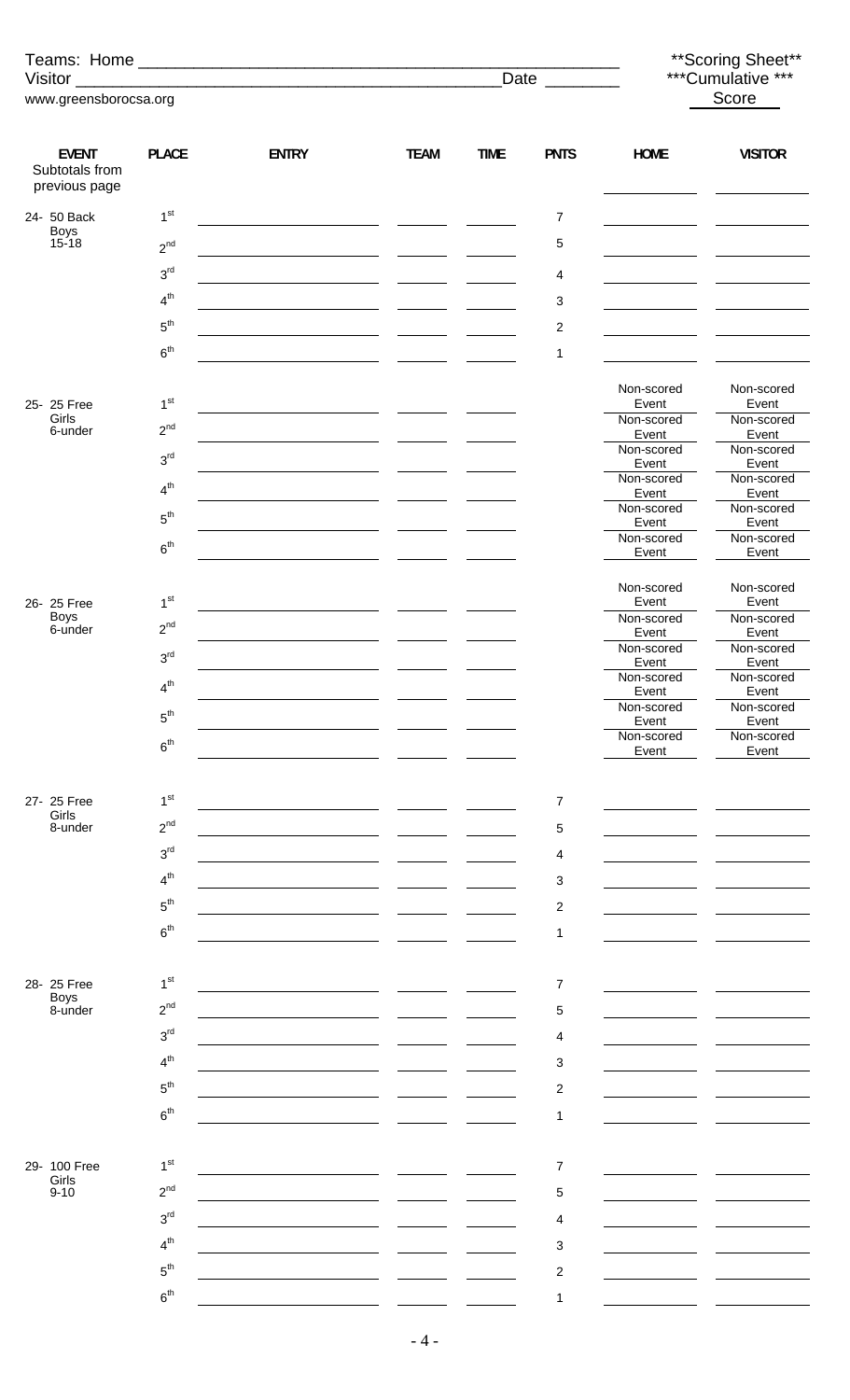|                                                 |                 |                                                                                                                       |                                                   |             |                         | ** Scoring Sheet** |                   |  |
|-------------------------------------------------|-----------------|-----------------------------------------------------------------------------------------------------------------------|---------------------------------------------------|-------------|-------------------------|--------------------|-------------------|--|
|                                                 |                 |                                                                                                                       |                                                   |             | Date $\_\_$             |                    | ***Cumulative *** |  |
| www.greensborocsa.org                           |                 |                                                                                                                       |                                                   |             |                         |                    | Score             |  |
| <b>EVENT</b><br>Subtotals from<br>previous page | <b>PLACE</b>    | <b>ENTRY</b>                                                                                                          | <b>TEAM</b>                                       | <b>TIME</b> | <b>PNTS</b>             | <b>HOME</b>        | <b>VISITOR</b>    |  |
| 30- 100 Free                                    | 1 <sup>st</sup> | <u> 1980 - Johann Barn, fransk politik (* 1901)</u>                                                                   |                                                   |             | 7                       |                    |                   |  |
| Boys<br>9-10                                    | $2^{nd}$        |                                                                                                                       |                                                   |             | 5                       |                    |                   |  |
|                                                 | $3^{\text{rd}}$ |                                                                                                                       | $\overline{\phantom{a}}$                          |             | 4                       |                    |                   |  |
|                                                 | $4^{th}$        |                                                                                                                       |                                                   |             | 3                       |                    |                   |  |
|                                                 | $5^{\rm th}$    |                                                                                                                       |                                                   |             | 2                       |                    |                   |  |
|                                                 | $6^{\rm th}$    |                                                                                                                       |                                                   |             | 1                       |                    |                   |  |
|                                                 |                 |                                                                                                                       |                                                   |             |                         |                    |                   |  |
| 31- 100 Free                                    | 1 <sup>st</sup> |                                                                                                                       |                                                   |             | 7                       |                    |                   |  |
| Girls<br>$11 - 12$                              | $2^{nd}$        | <u> 1989 - Johann Harry Harry Harry Harry Harry Harry Harry Harry Harry Harry Harry Harry Harry Harry Harry Harry</u> |                                                   |             | 5                       |                    |                   |  |
|                                                 | $3^{\text{rd}}$ |                                                                                                                       |                                                   |             |                         |                    |                   |  |
|                                                 | $4^{th}$        |                                                                                                                       |                                                   |             | 4                       |                    |                   |  |
|                                                 | $5^{\rm th}$    |                                                                                                                       |                                                   |             | 3                       |                    |                   |  |
|                                                 |                 |                                                                                                                       |                                                   |             | $\overline{\mathbf{c}}$ |                    |                   |  |
|                                                 | $6^{\rm th}$    | <u>and the state of the state</u>                                                                                     |                                                   |             | 1                       |                    |                   |  |
|                                                 |                 |                                                                                                                       |                                                   |             |                         |                    |                   |  |
| 32- 100 Free<br>Boys<br>11-12                   | 1 <sup>st</sup> | <u>and the second contract of the second second</u>                                                                   | <b>Contract Contract</b>                          |             | 7                       |                    |                   |  |
|                                                 | $2^{nd}$        |                                                                                                                       | $\frac{1}{2}$ and $\frac{1}{2}$ and $\frac{1}{2}$ |             | 5                       |                    |                   |  |
|                                                 | $3^{\text{rd}}$ |                                                                                                                       |                                                   |             | 4                       |                    |                   |  |
|                                                 | 4 <sup>th</sup> |                                                                                                                       |                                                   |             | 3                       |                    |                   |  |
|                                                 | 5 <sup>th</sup> |                                                                                                                       |                                                   |             | $\overline{c}$          |                    |                   |  |
|                                                 | 6 <sup>th</sup> |                                                                                                                       |                                                   |             | 1                       |                    |                   |  |
|                                                 |                 |                                                                                                                       |                                                   |             |                         |                    |                   |  |
| 33- 100 Free<br>Girls                           | 1 <sup>st</sup> |                                                                                                                       |                                                   |             | $\overline{7}$          |                    |                   |  |
| $13 - 14$                                       | $2^{nd}$        |                                                                                                                       |                                                   |             | 5                       |                    |                   |  |
|                                                 | 3 <sup>rd</sup> |                                                                                                                       |                                                   |             | 4                       |                    |                   |  |
|                                                 | 4 <sup>th</sup> |                                                                                                                       |                                                   |             | 3                       |                    |                   |  |
|                                                 | 5 <sup>th</sup> |                                                                                                                       |                                                   |             | $\overline{c}$          |                    |                   |  |
|                                                 | 6 <sup>th</sup> |                                                                                                                       |                                                   |             | 1                       |                    |                   |  |
|                                                 |                 |                                                                                                                       |                                                   |             |                         |                    |                   |  |
| 34- 100 Free                                    | 1 <sup>st</sup> |                                                                                                                       |                                                   |             | $\overline{7}$          |                    |                   |  |
| Boys<br>13-14                                   | $2^{nd}$        |                                                                                                                       |                                                   |             | 5                       |                    |                   |  |
|                                                 | 3 <sup>rd</sup> |                                                                                                                       |                                                   |             | 4                       |                    |                   |  |
|                                                 | 4 <sup>th</sup> |                                                                                                                       |                                                   |             | 3                       |                    |                   |  |
|                                                 | 5 <sup>th</sup> |                                                                                                                       |                                                   |             | $\overline{\mathbf{c}}$ |                    |                   |  |
|                                                 | 6 <sup>th</sup> |                                                                                                                       |                                                   |             | 1                       |                    |                   |  |
|                                                 |                 |                                                                                                                       |                                                   |             |                         |                    |                   |  |
| 35- 100 Free                                    | 1 <sup>st</sup> |                                                                                                                       |                                                   |             | $\overline{7}$          |                    |                   |  |
| Girls<br>$15 - 18$                              | $2^{nd}$        |                                                                                                                       |                                                   |             | 5                       |                    |                   |  |
|                                                 | 3 <sup>rd</sup> |                                                                                                                       |                                                   |             | 4                       |                    |                   |  |
|                                                 | 4 <sup>th</sup> |                                                                                                                       |                                                   |             | 3                       |                    |                   |  |
|                                                 | 5 <sup>th</sup> |                                                                                                                       |                                                   |             | $\overline{c}$          |                    |                   |  |
|                                                 | 6 <sup>th</sup> |                                                                                                                       |                                                   |             | 1                       |                    |                   |  |
|                                                 |                 |                                                                                                                       |                                                   |             |                         |                    |                   |  |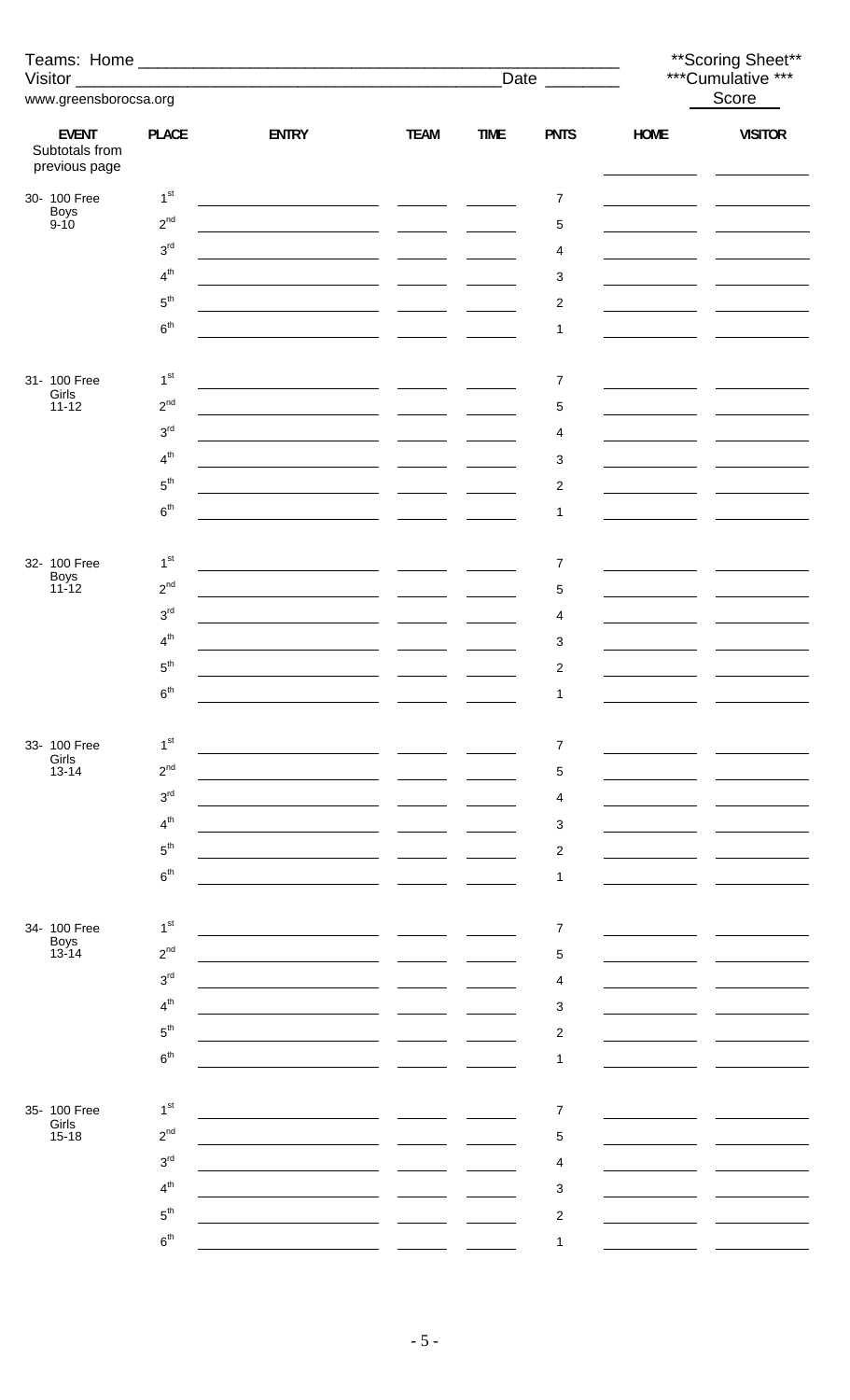|                                                 |                              |                                                        |                          |             |                           |                                            | ** Scoring Sheet**<br>***Cumulative *** |  |  |
|-------------------------------------------------|------------------------------|--------------------------------------------------------|--------------------------|-------------|---------------------------|--------------------------------------------|-----------------------------------------|--|--|
| www.greensborocsa.org                           |                              |                                                        |                          |             | Date ________             |                                            | Score                                   |  |  |
|                                                 |                              |                                                        |                          |             |                           |                                            |                                         |  |  |
| <b>EVENT</b><br>Subtotals from<br>previous page | <b>PLACE</b>                 | <b>ENTRY</b>                                           | <b>TEAM</b>              | <b>TIME</b> | <b>PNTS</b>               | <b>HOME</b>                                | <b>VISITOR</b>                          |  |  |
| 36- 100 Free                                    | 1 <sup>st</sup>              |                                                        |                          |             | $\overline{7}$            | the company of the company                 |                                         |  |  |
| Boys<br>15-18                                   | $2^{nd}$                     |                                                        |                          |             | $\mathbf 5$               |                                            |                                         |  |  |
|                                                 | $3^{\text{rd}}$              | <u> 1989 - Johann Barbara, martxa al</u>               |                          |             | 4                         | <u> 1989 - Johann Barbara, martin basa</u> |                                         |  |  |
|                                                 | $4^{th}$                     |                                                        |                          |             | 3                         |                                            |                                         |  |  |
|                                                 | $5^{\text{th}}$              | <u> 1989 - Johann Barbara, martin amerikan per</u>     |                          |             | $\overline{c}$            |                                            |                                         |  |  |
|                                                 | 6 <sup>th</sup>              |                                                        |                          |             | 1                         |                                            |                                         |  |  |
| 37- 25 Breast                                   | 1 <sup>st</sup>              |                                                        |                          |             | 7                         | <u> 1989 - Johann Barbara, martin a</u>    |                                         |  |  |
| Girls<br>8-under                                | $2^{nd}$                     |                                                        |                          |             | $\,$ 5 $\,$               |                                            |                                         |  |  |
|                                                 | $3^{\text{rd}}$              |                                                        |                          |             | 4                         |                                            |                                         |  |  |
|                                                 | $\boldsymbol{4}^{\text{th}}$ |                                                        |                          |             | 3                         |                                            |                                         |  |  |
|                                                 | $5^{\rm th}$                 | <u> 1980 - Jan Samuel Barbara, politik a politik (</u> |                          |             | $\overline{c}$            |                                            |                                         |  |  |
|                                                 | 6 <sup>th</sup>              |                                                        |                          |             | 1                         |                                            |                                         |  |  |
|                                                 |                              |                                                        |                          |             |                           |                                            |                                         |  |  |
| 38- 25 Breast<br>Boys<br>8-under                | 1 <sup>st</sup>              | <u> 1989 - Johann Barn, fransk politik (d. 1989)</u>   | $\overline{\phantom{a}}$ |             | $\overline{7}$            | the control of the control of the          |                                         |  |  |
|                                                 | $2^{nd}$                     |                                                        |                          |             | 5                         |                                            |                                         |  |  |
|                                                 | $3^{\rm rd}$                 |                                                        |                          |             | 4                         |                                            |                                         |  |  |
|                                                 | 4 <sup>th</sup>              |                                                        |                          |             | 3                         |                                            |                                         |  |  |
|                                                 | $5^{\rm th}$                 |                                                        |                          |             | $\boldsymbol{2}$          |                                            |                                         |  |  |
|                                                 | 6 <sup>th</sup>              |                                                        |                          |             | 1                         |                                            |                                         |  |  |
| 39- 50 Breast                                   | 1 <sup>st</sup>              |                                                        |                          |             | $\overline{7}$            |                                            |                                         |  |  |
| Girls<br>$9 - 10$                               | $2^{nd}$                     |                                                        |                          |             | 5                         |                                            |                                         |  |  |
|                                                 | 3 <sup>rd</sup>              |                                                        |                          |             | 4                         |                                            |                                         |  |  |
|                                                 | 4 <sup>th</sup>              |                                                        |                          |             | $\ensuremath{\mathsf{3}}$ |                                            |                                         |  |  |
|                                                 | $5^{\text{th}}$              |                                                        |                          |             | 2                         |                                            |                                         |  |  |
|                                                 | 6 <sup>th</sup>              |                                                        |                          |             | 1                         |                                            |                                         |  |  |
|                                                 |                              |                                                        |                          |             |                           |                                            |                                         |  |  |
| 40- 50 Breast                                   | 1 <sup>st</sup>              |                                                        |                          |             | $\overline{7}$            |                                            |                                         |  |  |
| <b>Boys</b><br>$9 - 10$                         | $2^{nd}$                     |                                                        |                          |             | 5                         |                                            |                                         |  |  |
|                                                 | 3 <sup>rd</sup>              |                                                        |                          |             | 4                         |                                            |                                         |  |  |
|                                                 | 4 <sup>th</sup>              |                                                        |                          |             | 3                         |                                            |                                         |  |  |
|                                                 | $5^{\text{th}}$              |                                                        |                          |             | $\overline{\mathbf{c}}$   |                                            |                                         |  |  |
|                                                 | 6 <sup>th</sup>              |                                                        |                          |             | 1                         |                                            |                                         |  |  |
|                                                 |                              |                                                        |                          |             |                           |                                            |                                         |  |  |
| 41- 50 Breast<br>Girls                          | 1 <sup>st</sup>              |                                                        |                          |             | $\overline{7}$            |                                            |                                         |  |  |
| $11 - 12$                                       | $2^{nd}$                     |                                                        |                          |             | 5                         |                                            |                                         |  |  |
|                                                 | 3 <sup>rd</sup>              |                                                        |                          |             | 4                         |                                            |                                         |  |  |
|                                                 | 4 <sup>th</sup>              |                                                        |                          |             | 3                         |                                            |                                         |  |  |
|                                                 | $5^{\text{th}}$              |                                                        |                          |             | $\overline{c}$            |                                            |                                         |  |  |
|                                                 | 6 <sup>th</sup>              |                                                        |                          |             | 1                         |                                            |                                         |  |  |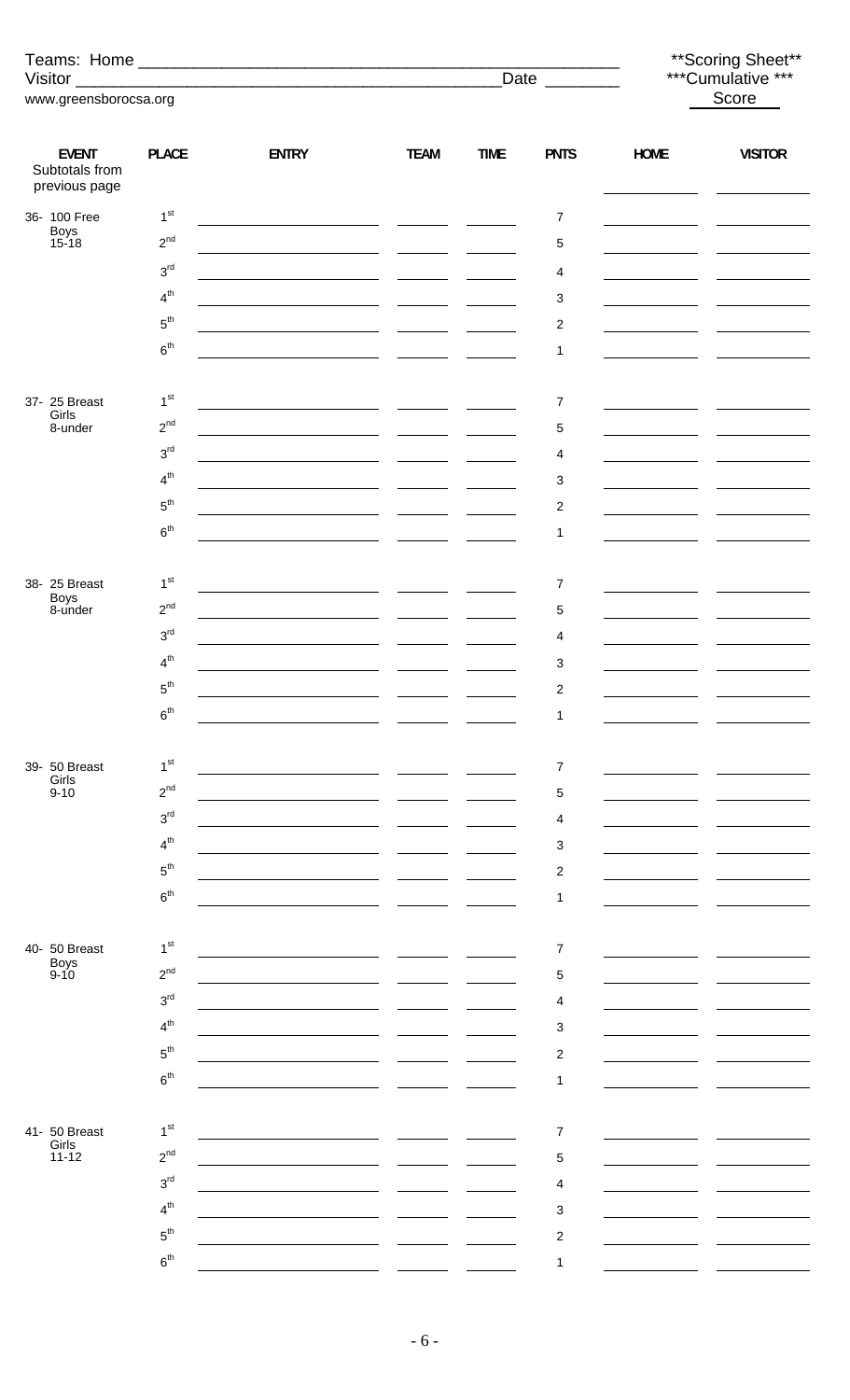|                                                 |                 |                                                                                                                       |                                                                                                                                                                                                                                      |             | Date ________           |                                                                                                                       | ** Scoring Sheet**<br>***Cumulative ***                                                                                                                                                                                              |
|-------------------------------------------------|-----------------|-----------------------------------------------------------------------------------------------------------------------|--------------------------------------------------------------------------------------------------------------------------------------------------------------------------------------------------------------------------------------|-------------|-------------------------|-----------------------------------------------------------------------------------------------------------------------|--------------------------------------------------------------------------------------------------------------------------------------------------------------------------------------------------------------------------------------|
| www.greensborocsa.org                           |                 |                                                                                                                       |                                                                                                                                                                                                                                      |             |                         | Score                                                                                                                 |                                                                                                                                                                                                                                      |
|                                                 |                 |                                                                                                                       |                                                                                                                                                                                                                                      |             |                         |                                                                                                                       |                                                                                                                                                                                                                                      |
| <b>EVENT</b><br>Subtotals from<br>previous page | <b>PLACE</b>    | <b>ENTRY</b>                                                                                                          | <b>TEAM</b>                                                                                                                                                                                                                          | <b>TIME</b> | <b>PNTS</b>             | <b>HOME</b>                                                                                                           | <b>VISITOR</b>                                                                                                                                                                                                                       |
| 42- 50 Breast                                   | 1 <sup>st</sup> |                                                                                                                       |                                                                                                                                                                                                                                      |             | 7                       | the control of the control of the                                                                                     |                                                                                                                                                                                                                                      |
| Boys<br>11-12                                   | $2^{nd}$        |                                                                                                                       |                                                                                                                                                                                                                                      |             | $\mathbf 5$             |                                                                                                                       |                                                                                                                                                                                                                                      |
|                                                 | 3 <sup>rd</sup> |                                                                                                                       |                                                                                                                                                                                                                                      |             | 4                       | <u> 1980 - Jan Barat, politik eta politik eta politik eta politik eta politik eta politik eta politik eta politik</u> |                                                                                                                                                                                                                                      |
|                                                 | 4 <sup>th</sup> |                                                                                                                       |                                                                                                                                                                                                                                      |             | 3                       |                                                                                                                       |                                                                                                                                                                                                                                      |
|                                                 | $5^{\text{th}}$ |                                                                                                                       |                                                                                                                                                                                                                                      |             | $\overline{2}$          | the company of the company of                                                                                         |                                                                                                                                                                                                                                      |
|                                                 | 6 <sup>th</sup> |                                                                                                                       |                                                                                                                                                                                                                                      |             | 1                       |                                                                                                                       |                                                                                                                                                                                                                                      |
|                                                 |                 |                                                                                                                       |                                                                                                                                                                                                                                      |             |                         |                                                                                                                       |                                                                                                                                                                                                                                      |
| 43- 50 Breast<br>Girls                          | 1 <sup>st</sup> | <u> 1989 - Jan Sarah Barat, masjid a shekara t</u>                                                                    |                                                                                                                                                                                                                                      |             | $\overline{7}$          |                                                                                                                       |                                                                                                                                                                                                                                      |
| $13 - 14$                                       | $2^{nd}$        | <u> 1989 - Johann Marie Barn, mars an t-Amerikaansk konst</u>                                                         |                                                                                                                                                                                                                                      |             | $\mathbf 5$             | the control of the control of the                                                                                     |                                                                                                                                                                                                                                      |
|                                                 | 3 <sup>rd</sup> | <u> 1980 - Jan Barnett, fransk politik (d. 1980)</u>                                                                  |                                                                                                                                                                                                                                      |             | 4                       |                                                                                                                       |                                                                                                                                                                                                                                      |
|                                                 | $4^{th}$        |                                                                                                                       |                                                                                                                                                                                                                                      |             | 3                       |                                                                                                                       |                                                                                                                                                                                                                                      |
|                                                 | $5^{\text{th}}$ |                                                                                                                       |                                                                                                                                                                                                                                      |             | $\overline{\mathbf{c}}$ |                                                                                                                       | <u>and the state of the state of the state of the state of the state of the state of the state of the state of the state of the state of the state of the state of the state of the state of the state of the state of the state</u> |
|                                                 | 6 <sup>th</sup> | <u> 1989 - Jan Stein Harry Stein Harry Stein Harry Stein Harry Stein Harry Stein Harry Stein Harry Stein Harry S</u>  | <u>and the company of the company of the company of the company of the company of the company of the company of the company of the company of the company of the company of the company of the company of the company of the com</u> |             | 1                       |                                                                                                                       |                                                                                                                                                                                                                                      |
|                                                 |                 |                                                                                                                       |                                                                                                                                                                                                                                      |             |                         |                                                                                                                       |                                                                                                                                                                                                                                      |
| 44- 50 Breast<br>Boys<br>13-14                  | 1 <sup>st</sup> |                                                                                                                       |                                                                                                                                                                                                                                      |             | $\overline{7}$          |                                                                                                                       |                                                                                                                                                                                                                                      |
|                                                 | $2^{nd}$        | <u> 1989 - Johann Marie Barn, mars eta inperiodo</u> r                                                                |                                                                                                                                                                                                                                      |             | 5                       |                                                                                                                       |                                                                                                                                                                                                                                      |
|                                                 | 3 <sup>rd</sup> | <u> 1989 - Johann Marie Barn, mars and de Branch and de Branch and de Branch and de Branch and de Branch and de B</u> |                                                                                                                                                                                                                                      |             | 4                       |                                                                                                                       |                                                                                                                                                                                                                                      |
|                                                 | 4 <sup>th</sup> |                                                                                                                       |                                                                                                                                                                                                                                      |             | 3                       |                                                                                                                       |                                                                                                                                                                                                                                      |
|                                                 | $5^{\text{th}}$ |                                                                                                                       |                                                                                                                                                                                                                                      |             | $\overline{c}$          |                                                                                                                       |                                                                                                                                                                                                                                      |
|                                                 | 6 <sup>th</sup> |                                                                                                                       |                                                                                                                                                                                                                                      |             | 1                       |                                                                                                                       |                                                                                                                                                                                                                                      |
| 45- 50 Breast                                   | 1 <sup>st</sup> |                                                                                                                       |                                                                                                                                                                                                                                      |             |                         |                                                                                                                       |                                                                                                                                                                                                                                      |
| Girls<br>$15 - 18$                              | $2^{nd}$        |                                                                                                                       |                                                                                                                                                                                                                                      |             | 7                       |                                                                                                                       |                                                                                                                                                                                                                                      |
|                                                 | 3 <sup>rd</sup> |                                                                                                                       |                                                                                                                                                                                                                                      |             | 5                       |                                                                                                                       |                                                                                                                                                                                                                                      |
|                                                 | 4 <sup>th</sup> |                                                                                                                       |                                                                                                                                                                                                                                      |             | 4                       |                                                                                                                       |                                                                                                                                                                                                                                      |
|                                                 | $5^{\text{th}}$ |                                                                                                                       |                                                                                                                                                                                                                                      |             | 3                       |                                                                                                                       |                                                                                                                                                                                                                                      |
|                                                 | 6 <sup>th</sup> |                                                                                                                       |                                                                                                                                                                                                                                      |             | $\overline{\mathbf{c}}$ |                                                                                                                       |                                                                                                                                                                                                                                      |
|                                                 |                 |                                                                                                                       |                                                                                                                                                                                                                                      |             | 1                       |                                                                                                                       |                                                                                                                                                                                                                                      |
| 46- 50 Breast                                   | 1 <sup>st</sup> |                                                                                                                       |                                                                                                                                                                                                                                      |             | $\overline{7}$          |                                                                                                                       |                                                                                                                                                                                                                                      |
| Boys<br>15-18                                   | $2^{nd}$        |                                                                                                                       |                                                                                                                                                                                                                                      |             | 5                       |                                                                                                                       |                                                                                                                                                                                                                                      |
|                                                 | 3 <sup>rd</sup> |                                                                                                                       |                                                                                                                                                                                                                                      |             | 4                       |                                                                                                                       |                                                                                                                                                                                                                                      |
|                                                 | 4 <sup>th</sup> |                                                                                                                       |                                                                                                                                                                                                                                      |             | 3                       |                                                                                                                       |                                                                                                                                                                                                                                      |
|                                                 | $5^{\text{th}}$ |                                                                                                                       |                                                                                                                                                                                                                                      |             | $\overline{c}$          |                                                                                                                       |                                                                                                                                                                                                                                      |
|                                                 | 6 <sup>th</sup> |                                                                                                                       |                                                                                                                                                                                                                                      |             | 1                       |                                                                                                                       |                                                                                                                                                                                                                                      |
|                                                 |                 |                                                                                                                       |                                                                                                                                                                                                                                      |             |                         |                                                                                                                       |                                                                                                                                                                                                                                      |
| 47- 25 Fly                                      | 1 <sup>st</sup> |                                                                                                                       |                                                                                                                                                                                                                                      |             | 7                       |                                                                                                                       |                                                                                                                                                                                                                                      |
| Girls<br>8-under                                | $2^{nd}$        |                                                                                                                       |                                                                                                                                                                                                                                      |             | 5                       |                                                                                                                       |                                                                                                                                                                                                                                      |
|                                                 | 3 <sup>rd</sup> |                                                                                                                       |                                                                                                                                                                                                                                      |             | 4                       |                                                                                                                       |                                                                                                                                                                                                                                      |
|                                                 | $4^{th}$        |                                                                                                                       |                                                                                                                                                                                                                                      |             | 3                       |                                                                                                                       |                                                                                                                                                                                                                                      |
|                                                 | $5^{\text{th}}$ |                                                                                                                       |                                                                                                                                                                                                                                      |             | $\overline{c}$          |                                                                                                                       |                                                                                                                                                                                                                                      |
|                                                 | 6 <sup>th</sup> |                                                                                                                       |                                                                                                                                                                                                                                      |             | 1                       |                                                                                                                       |                                                                                                                                                                                                                                      |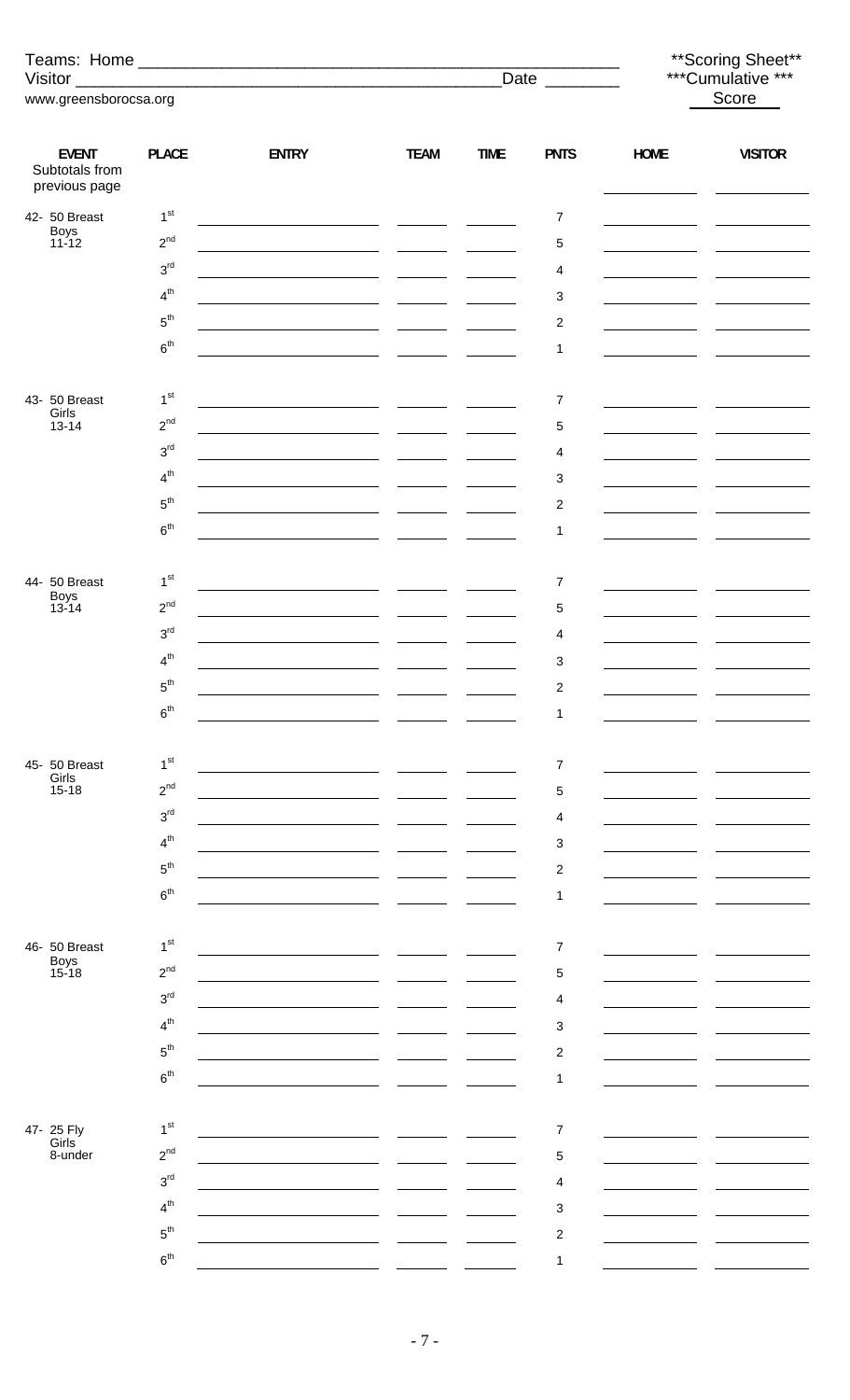|                                                 |                 |                                                                            |             |                                                   |                         |                                                                                                                      | ** Scoring Sheet**                                                                                                                                                                                                                                                                            |  |
|-------------------------------------------------|-----------------|----------------------------------------------------------------------------|-------------|---------------------------------------------------|-------------------------|----------------------------------------------------------------------------------------------------------------------|-----------------------------------------------------------------------------------------------------------------------------------------------------------------------------------------------------------------------------------------------------------------------------------------------|--|
|                                                 |                 |                                                                            |             |                                                   | Date $\qquad$           | ***Cumulative ***<br>Score                                                                                           |                                                                                                                                                                                                                                                                                               |  |
| www.greensborocsa.org                           |                 |                                                                            |             |                                                   |                         |                                                                                                                      |                                                                                                                                                                                                                                                                                               |  |
| <b>EVENT</b><br>Subtotals from<br>previous page | <b>PLACE</b>    | <b>ENTRY</b>                                                               | <b>TEAM</b> | <b>TIME</b>                                       | <b>PNTS</b>             | <b>HOME</b><br><b>Contract Contract</b>                                                                              | <b>VISITOR</b>                                                                                                                                                                                                                                                                                |  |
| 48- 25 Fly                                      | 1 <sup>st</sup> |                                                                            |             |                                                   | $\overline{7}$          |                                                                                                                      |                                                                                                                                                                                                                                                                                               |  |
| Boys<br>8-under                                 | $2^{nd}$        | <u> 1989 - Johann Marie Barn, mars eta inperiodoren erroman (h. 1989).</u> |             |                                                   | $\,$ 5 $\,$             |                                                                                                                      |                                                                                                                                                                                                                                                                                               |  |
|                                                 | $3^{\text{rd}}$ | <u> 1989 - Johann Barn, amerikansk politiker (</u> † 1920)                 |             |                                                   | 4                       |                                                                                                                      |                                                                                                                                                                                                                                                                                               |  |
|                                                 | 4 <sup>th</sup> |                                                                            |             |                                                   | 3                       |                                                                                                                      |                                                                                                                                                                                                                                                                                               |  |
|                                                 | $5^{\text{th}}$ |                                                                            |             |                                                   | $\overline{\mathbf{c}}$ |                                                                                                                      | <u>and the state of the state of the state</u>                                                                                                                                                                                                                                                |  |
|                                                 | $6^{\text{th}}$ | <u> 1989 - Johann Marie Barn, mars eta inperiodo</u> r (h. 1918)           |             |                                                   | 1                       |                                                                                                                      |                                                                                                                                                                                                                                                                                               |  |
|                                                 |                 |                                                                            |             |                                                   |                         |                                                                                                                      |                                                                                                                                                                                                                                                                                               |  |
| 49- 50 Fly<br>Girls                             | 1 <sup>st</sup> |                                                                            |             |                                                   | $\boldsymbol{7}$        | <u> 1989 - Jan Barbara Barat, prima prima prima prima prima prima prima prima prima prima prima prima prima prim</u> | $\frac{1}{2}$ and $\frac{1}{2}$ and $\frac{1}{2}$ and $\frac{1}{2}$ and $\frac{1}{2}$ and $\frac{1}{2}$ and $\frac{1}{2}$ and $\frac{1}{2}$ and $\frac{1}{2}$ and $\frac{1}{2}$ and $\frac{1}{2}$ and $\frac{1}{2}$ and $\frac{1}{2}$ and $\frac{1}{2}$ and $\frac{1}{2}$ and $\frac{1}{2}$ a |  |
| $9 - 10$                                        | $2^{nd}$        | <u> 1980 - Andrea Andrew Maria (h. 1980).</u>                              |             |                                                   | $\sqrt{5}$              |                                                                                                                      |                                                                                                                                                                                                                                                                                               |  |
|                                                 | 3 <sup>rd</sup> | <u> 1989 - Johann Marie Barn, mars eta inperiodo</u> re                    |             |                                                   | 4                       |                                                                                                                      |                                                                                                                                                                                                                                                                                               |  |
|                                                 | 4 <sup>th</sup> |                                                                            |             | $\frac{1}{2}$ and $\frac{1}{2}$ and $\frac{1}{2}$ | 3                       |                                                                                                                      |                                                                                                                                                                                                                                                                                               |  |
|                                                 | $5^{\text{th}}$ |                                                                            |             |                                                   | $\overline{\mathbf{c}}$ | <u> 1989 - Johann Barbara, politik eta politik eta politik eta politik eta politik eta politik eta politik eta p</u> |                                                                                                                                                                                                                                                                                               |  |
|                                                 | $6^{\text{th}}$ | <u> 1989 - Johann Barnett, fransk politik (</u>                            |             |                                                   | 1                       |                                                                                                                      |                                                                                                                                                                                                                                                                                               |  |
|                                                 |                 |                                                                            |             |                                                   |                         |                                                                                                                      |                                                                                                                                                                                                                                                                                               |  |
| 50- 50 Fly                                      | 1 <sup>st</sup> |                                                                            |             |                                                   | $\boldsymbol{7}$        |                                                                                                                      |                                                                                                                                                                                                                                                                                               |  |
| Boys <sup>1</sup><br>9-10                       | $2^{nd}$        |                                                                            |             |                                                   | 5                       |                                                                                                                      |                                                                                                                                                                                                                                                                                               |  |
|                                                 | $3^{\text{rd}}$ |                                                                            |             |                                                   | 4                       |                                                                                                                      |                                                                                                                                                                                                                                                                                               |  |
|                                                 | 4 <sup>th</sup> |                                                                            |             |                                                   | 3                       |                                                                                                                      |                                                                                                                                                                                                                                                                                               |  |
|                                                 | $5^{\text{th}}$ |                                                                            |             |                                                   | $\overline{\mathbf{c}}$ |                                                                                                                      |                                                                                                                                                                                                                                                                                               |  |
|                                                 | 6 <sup>th</sup> |                                                                            |             |                                                   | 1                       |                                                                                                                      |                                                                                                                                                                                                                                                                                               |  |
|                                                 |                 |                                                                            |             |                                                   |                         |                                                                                                                      |                                                                                                                                                                                                                                                                                               |  |
| 51- 50 Fly                                      | 1 <sup>st</sup> |                                                                            |             |                                                   | $\overline{7}$          |                                                                                                                      |                                                                                                                                                                                                                                                                                               |  |
| Girls<br>11-12                                  | $2^{nd}$        |                                                                            |             |                                                   | 5                       |                                                                                                                      |                                                                                                                                                                                                                                                                                               |  |
|                                                 | 3 <sup>rd</sup> |                                                                            |             |                                                   | 4                       |                                                                                                                      |                                                                                                                                                                                                                                                                                               |  |
|                                                 | 4 <sup>th</sup> |                                                                            |             |                                                   | 3                       |                                                                                                                      |                                                                                                                                                                                                                                                                                               |  |
|                                                 | $5^{\text{th}}$ |                                                                            |             |                                                   | $\overline{c}$          |                                                                                                                      |                                                                                                                                                                                                                                                                                               |  |
|                                                 | 6 <sup>th</sup> |                                                                            |             |                                                   | 1                       |                                                                                                                      |                                                                                                                                                                                                                                                                                               |  |
|                                                 |                 |                                                                            |             |                                                   |                         |                                                                                                                      |                                                                                                                                                                                                                                                                                               |  |
| 52- 50 Fly                                      | 1 <sup>st</sup> |                                                                            |             |                                                   | $\overline{7}$          |                                                                                                                      |                                                                                                                                                                                                                                                                                               |  |
| Boys<br>11-12                                   | $2^{nd}$        |                                                                            |             |                                                   | 5                       |                                                                                                                      |                                                                                                                                                                                                                                                                                               |  |
|                                                 | 3 <sup>rd</sup> |                                                                            |             |                                                   | $\overline{\mathbf{4}}$ |                                                                                                                      |                                                                                                                                                                                                                                                                                               |  |
|                                                 | 4 <sup>th</sup> |                                                                            |             |                                                   | 3                       |                                                                                                                      |                                                                                                                                                                                                                                                                                               |  |
|                                                 | $5^{\rm th}$    |                                                                            |             |                                                   | $\overline{c}$          |                                                                                                                      |                                                                                                                                                                                                                                                                                               |  |
|                                                 | 6 <sup>th</sup> |                                                                            |             |                                                   | 1                       |                                                                                                                      |                                                                                                                                                                                                                                                                                               |  |
|                                                 |                 |                                                                            |             |                                                   |                         |                                                                                                                      |                                                                                                                                                                                                                                                                                               |  |
| 53- 50 Fly<br>Girls                             | 1 <sup>st</sup> |                                                                            |             |                                                   | $\overline{7}$          |                                                                                                                      |                                                                                                                                                                                                                                                                                               |  |
| $13 - 14$                                       | $2^{nd}$        |                                                                            |             |                                                   | 5                       |                                                                                                                      |                                                                                                                                                                                                                                                                                               |  |
|                                                 | 3 <sup>rd</sup> |                                                                            |             |                                                   | 4                       |                                                                                                                      |                                                                                                                                                                                                                                                                                               |  |
|                                                 | 4 <sup>th</sup> |                                                                            |             |                                                   | 3                       |                                                                                                                      |                                                                                                                                                                                                                                                                                               |  |
|                                                 | $5^{\text{th}}$ |                                                                            |             |                                                   | $\overline{\mathbf{c}}$ |                                                                                                                      |                                                                                                                                                                                                                                                                                               |  |
|                                                 | $6^{\text{th}}$ |                                                                            |             |                                                   | 1                       |                                                                                                                      |                                                                                                                                                                                                                                                                                               |  |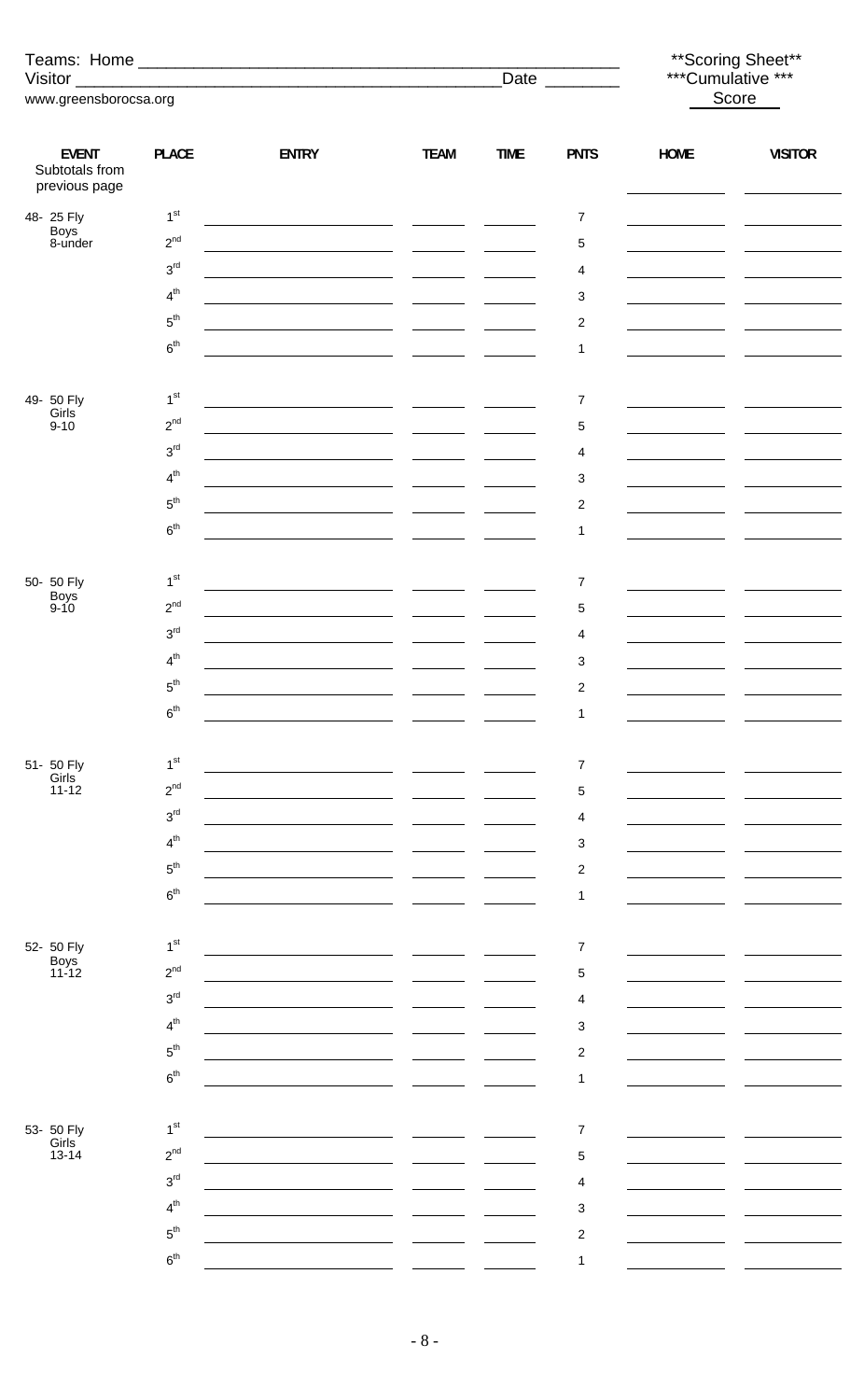|                                                 |                 |                                                                                                                       |                                                                     |             |                     | ** Scoring Sheet**<br>***Cumulative *** |                |  |
|-------------------------------------------------|-----------------|-----------------------------------------------------------------------------------------------------------------------|---------------------------------------------------------------------|-------------|---------------------|-----------------------------------------|----------------|--|
|                                                 |                 |                                                                                                                       |                                                                     |             | Date ________       |                                         | Score          |  |
| www.greensborocsa.org                           |                 |                                                                                                                       |                                                                     |             |                     |                                         |                |  |
| <b>EVENT</b><br>Subtotals from<br>previous page | <b>PLACE</b>    | <b>ENTRY</b>                                                                                                          | <b>TEAM</b>                                                         | <b>TIME</b> | <b>PNTS</b>         | <b>HOME</b>                             | <b>VISITOR</b> |  |
| 54- 50 Fly                                      | 1 <sup>st</sup> |                                                                                                                       |                                                                     |             | $\overline{7}$      |                                         |                |  |
| Boys<br>13-14                                   | $2^{nd}$        |                                                                                                                       |                                                                     |             | $\,$ 5 $\,$         | the control of the control of the       |                |  |
|                                                 | 3 <sup>rd</sup> |                                                                                                                       |                                                                     |             | $\overline{4}$      |                                         |                |  |
|                                                 | 4 <sup>th</sup> | <u> 1989 - Johann Marie Barn, mars an t-Amerikaansk konst</u>                                                         |                                                                     |             | 3                   |                                         |                |  |
|                                                 | $5^{\rm th}$    | <u> 1989 - Johann Marie Barn, mars eta inperiodo</u> r (h. 1918).                                                     |                                                                     |             | $\overline{c}$      | the control of the control of the       |                |  |
|                                                 | $6^{\text{th}}$ |                                                                                                                       |                                                                     |             | 1                   |                                         |                |  |
|                                                 |                 |                                                                                                                       |                                                                     |             |                     |                                         |                |  |
| 55- 50 Fly                                      | 1 <sup>st</sup> | <u> 1989 - Jan Sarah Barat, masjid a shekara ta 1989 - An an tsara tsara tsara tsara tsara tsara tsara tsara tsar</u> |                                                                     |             | $\overline{7}$      |                                         |                |  |
| Girls<br>$15 - 18$                              | $2^{nd}$        |                                                                                                                       |                                                                     |             | $\,$ 5 $\,$         |                                         |                |  |
|                                                 | 3 <sup>rd</sup> |                                                                                                                       |                                                                     |             | 4                   |                                         |                |  |
|                                                 | 4 <sup>th</sup> |                                                                                                                       |                                                                     |             | 3                   |                                         |                |  |
|                                                 | $5^{\rm th}$    |                                                                                                                       |                                                                     |             | $\overline{c}$      |                                         |                |  |
|                                                 | $6^{\text{th}}$ | <u> 1980 - Jan Barbara Barbara, maso a senso de la provincia de la provincia de la provincia de la provincia de</u>   |                                                                     |             | $\mathbf{1}$        |                                         |                |  |
|                                                 |                 | <u> 1980 - Andrea Andrew Maria (b. 1980)</u>                                                                          |                                                                     |             |                     |                                         |                |  |
| 56- 50 Fly                                      | 1 <sup>st</sup> |                                                                                                                       |                                                                     |             | 7                   |                                         |                |  |
| Boys<br>15-18                                   | $2^{nd}$        |                                                                                                                       |                                                                     |             | $\,$ 5 $\,$         |                                         |                |  |
|                                                 | 3 <sup>rd</sup> |                                                                                                                       |                                                                     |             | 4                   |                                         |                |  |
|                                                 | 4 <sup>th</sup> |                                                                                                                       | $\overline{\phantom{a}}$ . The contract of $\overline{\phantom{a}}$ |             | 3                   |                                         |                |  |
|                                                 | 5 <sup>th</sup> |                                                                                                                       |                                                                     |             |                     |                                         |                |  |
|                                                 | 6 <sup>th</sup> |                                                                                                                       |                                                                     |             | $\overline{c}$<br>1 |                                         |                |  |
|                                                 |                 |                                                                                                                       |                                                                     |             |                     |                                         |                |  |
| 57- 50 Free                                     | 1 <sup>st</sup> |                                                                                                                       |                                                                     |             | 7                   |                                         |                |  |
| Girls<br>8-under                                | $2^{nd}$        |                                                                                                                       |                                                                     |             |                     |                                         |                |  |
|                                                 | 3 <sup>rd</sup> |                                                                                                                       |                                                                     |             | 5                   |                                         |                |  |
|                                                 | 4 <sup>th</sup> |                                                                                                                       |                                                                     |             | 4                   |                                         |                |  |
|                                                 | $5^{\text{th}}$ |                                                                                                                       |                                                                     |             | 3                   |                                         |                |  |
|                                                 | 6 <sup>th</sup> |                                                                                                                       |                                                                     |             | $\overline{c}$      |                                         |                |  |
|                                                 |                 |                                                                                                                       |                                                                     |             | 1                   |                                         |                |  |
|                                                 | 1 <sup>st</sup> |                                                                                                                       |                                                                     |             |                     |                                         |                |  |
| 58- 50 Free<br>Boys<br>8-under                  | $2^{nd}$        |                                                                                                                       |                                                                     |             | 7                   |                                         |                |  |
|                                                 |                 |                                                                                                                       |                                                                     |             | 5                   |                                         |                |  |
|                                                 | 3 <sup>rd</sup> |                                                                                                                       |                                                                     |             | 4                   |                                         |                |  |
|                                                 | 4 <sup>th</sup> |                                                                                                                       |                                                                     |             | 3                   |                                         |                |  |
|                                                 | $5^{\text{th}}$ |                                                                                                                       |                                                                     |             | $\overline{c}$      |                                         |                |  |
|                                                 | 6 <sup>th</sup> |                                                                                                                       |                                                                     |             | 1                   |                                         |                |  |
|                                                 |                 |                                                                                                                       |                                                                     |             |                     |                                         |                |  |
| 59- 50 Free<br>Girls                            | 1 <sup>st</sup> |                                                                                                                       |                                                                     |             | $\overline{7}$      |                                         |                |  |
| $9 - 10$                                        | $2^{nd}$        |                                                                                                                       |                                                                     |             | 5                   |                                         |                |  |
|                                                 | 3 <sup>rd</sup> |                                                                                                                       |                                                                     |             | 4                   |                                         |                |  |
|                                                 | 4 <sup>th</sup> |                                                                                                                       |                                                                     |             | 3                   |                                         |                |  |
|                                                 | $5^{\text{th}}$ |                                                                                                                       |                                                                     |             | $\overline{c}$      |                                         |                |  |
|                                                 | 6 <sup>th</sup> |                                                                                                                       |                                                                     |             | 1                   |                                         |                |  |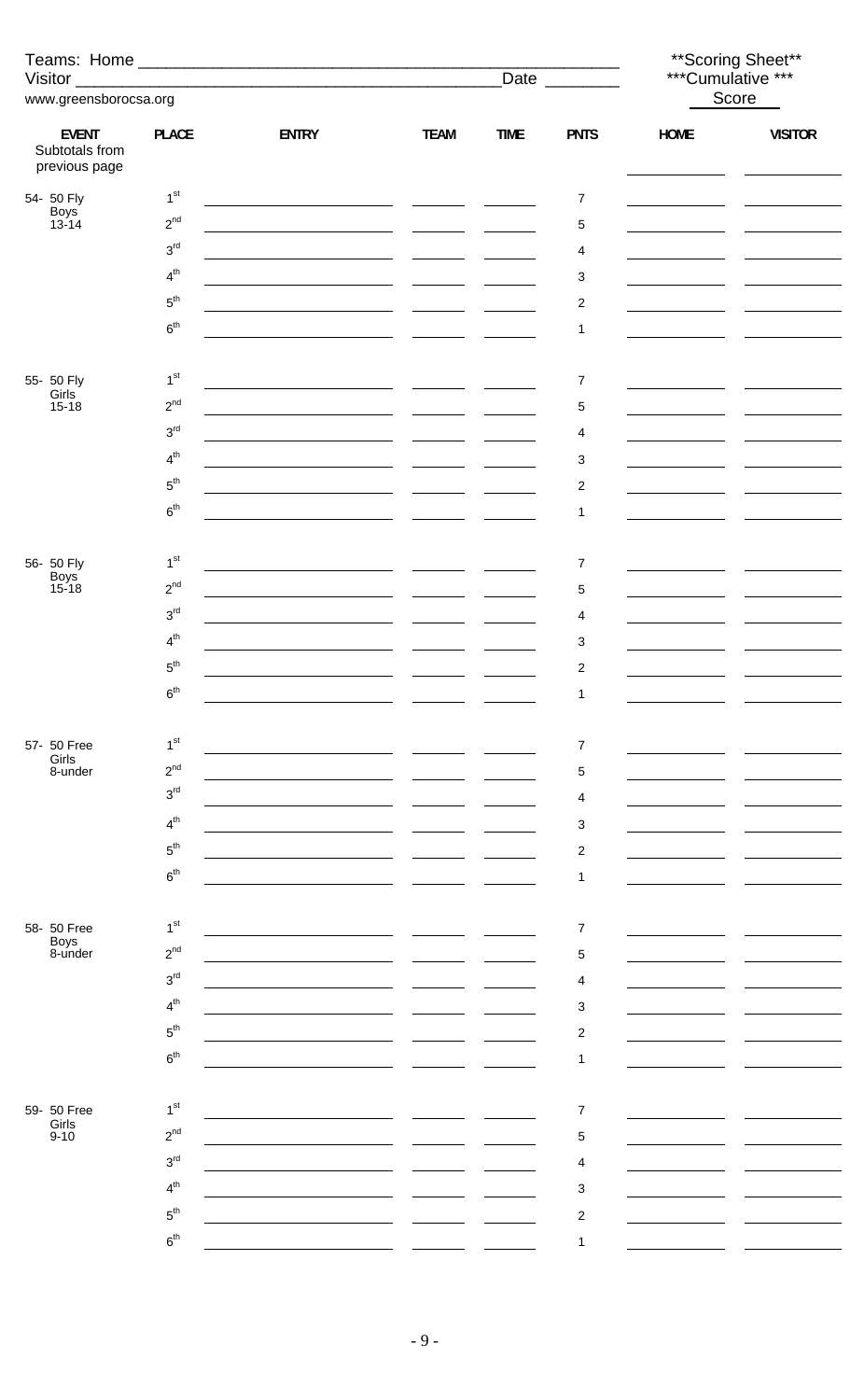|                                |                                    |                                                                                                                       |             | Date ________                                                       |                              |                                         | ** Scoring Sheet**<br>***Cumulative *** |
|--------------------------------|------------------------------------|-----------------------------------------------------------------------------------------------------------------------|-------------|---------------------------------------------------------------------|------------------------------|-----------------------------------------|-----------------------------------------|
| www.greensborocsa.org          |                                    |                                                                                                                       |             |                                                                     |                              | Score                                   |                                         |
| <b>EVENT</b><br>Subtotals from | <b>PLACE</b>                       | <b>ENTRY</b>                                                                                                          | <b>TEAM</b> | <b>TIME</b>                                                         | <b>PNTS</b>                  | <b>HOME</b>                             | <b>VISITOR</b>                          |
| previous page                  |                                    |                                                                                                                       |             |                                                                     |                              |                                         |                                         |
| 60- 50 Free<br>Boys<br>9-10    | 1 <sup>st</sup>                    |                                                                                                                       |             |                                                                     | $\overline{7}$               |                                         |                                         |
|                                | $2^{nd}$<br>3 <sup>rd</sup>        |                                                                                                                       |             | $\frac{1}{2}$ and $\frac{1}{2}$ and $\frac{1}{2}$ and $\frac{1}{2}$ | 5                            | <u> 1989 - Johann Barbara, martin a</u> |                                         |
|                                | 4 <sup>th</sup>                    |                                                                                                                       |             |                                                                     | 4                            |                                         |                                         |
|                                | $5^{\text{th}}$                    |                                                                                                                       |             |                                                                     | 3                            |                                         |                                         |
|                                | 6 <sup>th</sup>                    | <u> 1989 - Johann Marie Barn, mars an t-Amerikaansk konst</u>                                                         |             |                                                                     | $\overline{\mathbf{c}}$<br>1 |                                         |                                         |
|                                |                                    | <u> 1989 - Jan Salaman, masjid al-Amerikaan (</u>                                                                     |             |                                                                     |                              |                                         |                                         |
| 61- 50 Free                    | 1 <sup>st</sup>                    |                                                                                                                       |             |                                                                     | $\overline{7}$               |                                         |                                         |
| Girls<br>$11 - 12$             | $2^{nd}$                           |                                                                                                                       |             |                                                                     | 5                            | the company of the company of           |                                         |
|                                | $3^{\text{rd}}$                    |                                                                                                                       |             | $\frac{1}{1}$                                                       | 4                            |                                         |                                         |
|                                | 4 <sup>th</sup>                    |                                                                                                                       |             |                                                                     | 3                            |                                         |                                         |
|                                | $5^{\text{th}}$                    |                                                                                                                       |             |                                                                     | 2                            |                                         |                                         |
|                                | $6^{\text{th}}$                    | <u> 1989 - Johann Harry Harry Harry Harry Harry Harry Harry Harry Harry Harry Harry Harry Harry Harry Harry Harry</u> |             |                                                                     | 1                            |                                         |                                         |
|                                |                                    |                                                                                                                       |             |                                                                     |                              |                                         |                                         |
| 62- 50 Free                    | 1 <sup>st</sup>                    | <u> 1989 - Johann Barnett, fransk politik (d. 1989)</u>                                                               |             | $\frac{1}{2}$ and $\frac{1}{2}$ and $\frac{1}{2}$ and $\frac{1}{2}$ | 7                            |                                         |                                         |
| Boys<br>11-12                  | $2^{nd}$                           |                                                                                                                       |             |                                                                     | 5                            | the control of the control of the       |                                         |
|                                | $3^{\text{rd}}$                    |                                                                                                                       |             | $\frac{1}{1}$                                                       | 4                            |                                         |                                         |
|                                | 4 <sup>th</sup>                    |                                                                                                                       |             |                                                                     | 3                            |                                         |                                         |
|                                | $5^{\rm th}$                       |                                                                                                                       |             |                                                                     | $\overline{c}$               |                                         |                                         |
|                                | $6^{\text{th}}$                    |                                                                                                                       |             |                                                                     | 1                            |                                         |                                         |
|                                |                                    |                                                                                                                       |             |                                                                     |                              |                                         |                                         |
| 63- 50 Free                    | 1 <sup>st</sup>                    |                                                                                                                       |             |                                                                     | 7                            |                                         |                                         |
| Girls<br>$13 - 14$             | $2^{nd}$                           |                                                                                                                       |             |                                                                     | 5                            |                                         |                                         |
|                                | 3 <sup>rd</sup>                    |                                                                                                                       |             |                                                                     | 4                            |                                         |                                         |
|                                | 4 <sup>th</sup>                    |                                                                                                                       |             |                                                                     | 3                            |                                         |                                         |
|                                | $5^{\text{th}}$                    |                                                                                                                       |             |                                                                     | 2                            |                                         |                                         |
|                                | 6 <sup>th</sup>                    |                                                                                                                       |             |                                                                     | 1                            |                                         |                                         |
|                                |                                    |                                                                                                                       |             |                                                                     |                              |                                         |                                         |
| 64- 50 Free<br>Boys<br>13-14   | 1 <sup>st</sup>                    |                                                                                                                       |             |                                                                     | 7                            |                                         |                                         |
|                                | $2^{nd}$                           |                                                                                                                       |             |                                                                     | 5                            |                                         |                                         |
|                                | 3 <sup>rd</sup>                    |                                                                                                                       |             |                                                                     | 4                            |                                         |                                         |
|                                | 4 <sup>th</sup>                    |                                                                                                                       |             |                                                                     | 3                            |                                         |                                         |
|                                | 5 <sup>th</sup><br>6 <sup>th</sup> |                                                                                                                       |             |                                                                     | $\overline{\mathbf{c}}$      |                                         |                                         |
|                                |                                    |                                                                                                                       |             |                                                                     | 1                            |                                         |                                         |
| 65- 50 Free                    | 1 <sup>st</sup>                    |                                                                                                                       |             |                                                                     | 7                            |                                         |                                         |
| Girls<br>$15 - 18$             | $2^{nd}$                           |                                                                                                                       |             |                                                                     | 5                            |                                         |                                         |
|                                | 3 <sup>rd</sup>                    |                                                                                                                       |             |                                                                     | 4                            |                                         |                                         |
|                                | 4 <sup>th</sup>                    |                                                                                                                       |             |                                                                     | 3                            |                                         |                                         |
|                                | $5^{\text{th}}$                    |                                                                                                                       |             |                                                                     | 2                            |                                         |                                         |
|                                | 6 <sup>th</sup>                    |                                                                                                                       |             |                                                                     | 1                            |                                         |                                         |
|                                |                                    |                                                                                                                       |             |                                                                     |                              |                                         |                                         |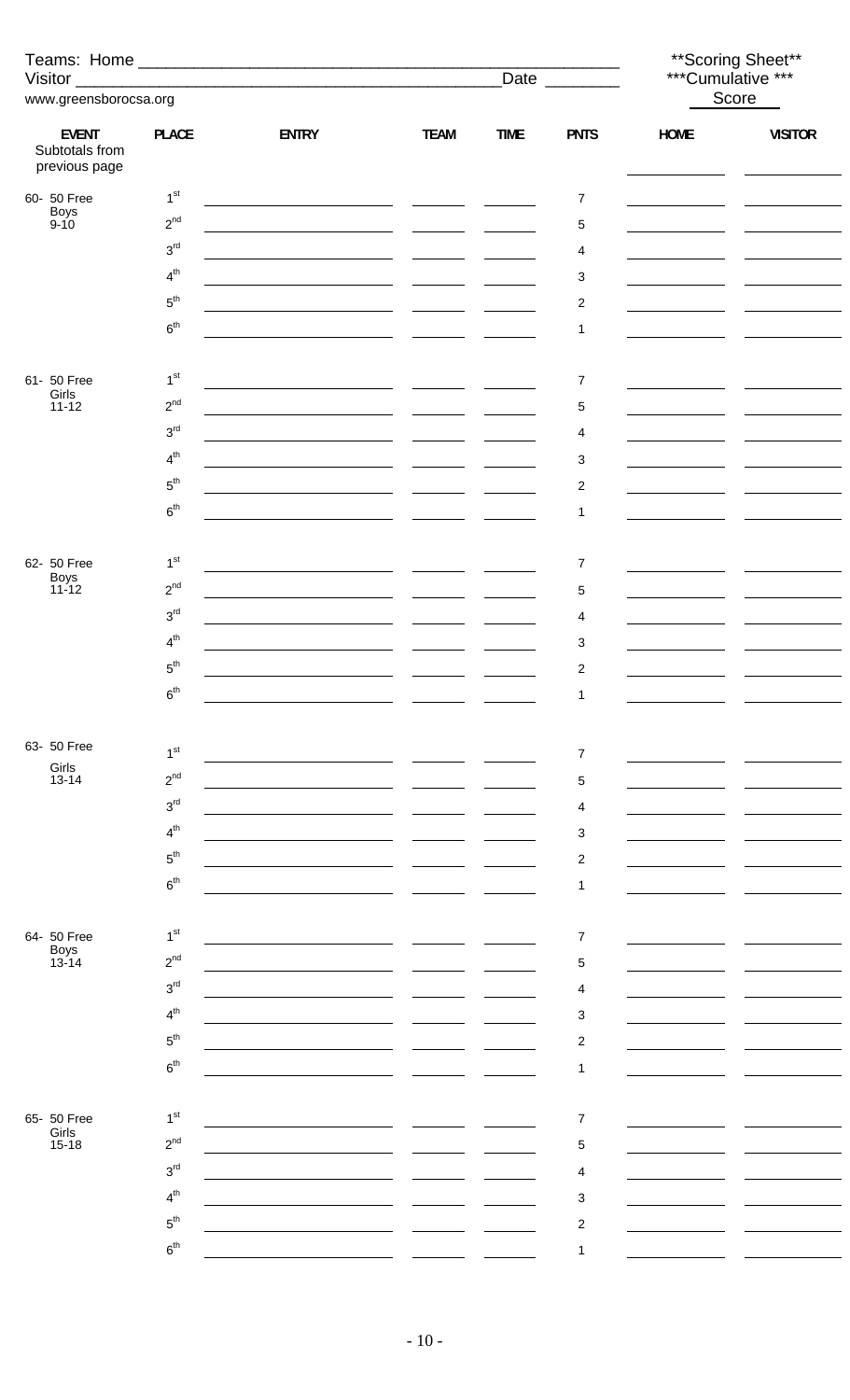|                                                 |                    |                                                                                                                       |                                                           |               |                          | ** Scoring Sheet**<br>***Cumulative ***             |                |  |
|-------------------------------------------------|--------------------|-----------------------------------------------------------------------------------------------------------------------|-----------------------------------------------------------|---------------|--------------------------|-----------------------------------------------------|----------------|--|
| www.greensborocsa.org                           |                    |                                                                                                                       |                                                           |               | Date ________            | Score                                               |                |  |
|                                                 |                    |                                                                                                                       |                                                           |               |                          |                                                     |                |  |
| <b>EVENT</b><br>Subtotals from<br>previous page | <b>PLACE</b>       | <b>ENTRY</b>                                                                                                          | <b>TEAM</b>                                               | <b>TIME</b>   | <b>PNTS</b>              | <b>HOME</b>                                         | <b>VISITOR</b> |  |
| 66- 50 Free                                     | 1 <sup>st</sup>    | <u> 1989 - Johann Marie Barn, mars an t-Amerikaansk konst</u>                                                         |                                                           |               | $\overline{7}$           |                                                     |                |  |
| Boys<br>15-18                                   | $2^{nd}$           |                                                                                                                       |                                                           |               | $\,$ 5 $\,$              | <u> 1990 - John Barn Barn, amerikansk politiker</u> |                |  |
|                                                 | 3 <sup>rd</sup>    | <u> 1980 - Andrea Andrew Maria (h. 1980).</u><br>1900 - Andrew Maria (h. 1900).                                       |                                                           |               | 4                        |                                                     |                |  |
|                                                 | $4^{th}$           | <u> 1989 - Johann Marie Barn, mars eta inperiodo</u> r (h. 1918).                                                     |                                                           |               | 3                        |                                                     |                |  |
|                                                 | $5^{\rm th}$       | <u> 1989 - Johann Marie Barn, mars eta inperiodo</u>                                                                  |                                                           |               | $\overline{c}$           | <u> 1990 - John Barnett, francuski politik (</u>    |                |  |
|                                                 | $6^{\rm th}$       |                                                                                                                       |                                                           |               | 1                        |                                                     |                |  |
|                                                 |                    |                                                                                                                       |                                                           |               |                          |                                                     |                |  |
| 67- 100 IM<br>Girls                             | 1 <sup>st</sup>    |                                                                                                                       |                                                           |               | $\overline{7}$           |                                                     |                |  |
| $9 - 10$                                        | $2^{nd}$           |                                                                                                                       |                                                           |               | 5                        | <u> 1990 - John Barn Barn, amerikansk politiker</u> |                |  |
|                                                 | $3^{\text{rd}}$    |                                                                                                                       |                                                           | $\frac{1}{2}$ | 4                        |                                                     |                |  |
|                                                 | 4 <sup>th</sup>    |                                                                                                                       |                                                           |               | 3                        |                                                     |                |  |
|                                                 | $5^{\text{th}}$    |                                                                                                                       |                                                           |               | $\overline{c}$           | the control of the control of the                   |                |  |
|                                                 | $6^{\rm th}$       | <u> 1989 - Johann Barn, mars ann an t-Amhainn an t-Amhainn an t-Amhainn an t-Amhainn an t-Amhainn an t-Amhainn an</u> |                                                           |               | 1                        |                                                     |                |  |
|                                                 |                    |                                                                                                                       |                                                           |               |                          |                                                     |                |  |
| 68-100 IM                                       | 1 <sup>st</sup>    |                                                                                                                       |                                                           |               | $\overline{7}$           |                                                     |                |  |
| Boys<br>9-10                                    | $2^{nd}$           | <u> 1999 - Johann Marie Barn, mars eta inperiodo</u> r (h. 1920)                                                      |                                                           |               | $\,$ 5 $\,$              |                                                     |                |  |
|                                                 | 3 <sup>rd</sup>    | <u> 1989 - Johann Barbara, martin a</u>                                                                               | $\mathcal{L}_{\text{max}}$ and $\mathcal{L}_{\text{max}}$ |               | 4                        |                                                     |                |  |
|                                                 | $4^{th}$           |                                                                                                                       |                                                           |               | 3                        |                                                     |                |  |
|                                                 | ${\bf 5}^{\rm th}$ |                                                                                                                       |                                                           |               | $\mathcal{P}$            |                                                     |                |  |
|                                                 | 6 <sup>th</sup>    |                                                                                                                       |                                                           |               |                          |                                                     |                |  |
|                                                 |                    |                                                                                                                       |                                                           |               |                          |                                                     |                |  |
| 69- 100 IM<br>Girls                             | 1 <sup>st</sup>    |                                                                                                                       |                                                           |               | $\overline{\mathcal{I}}$ |                                                     |                |  |
| $11 - 12$                                       | $2^{nd}$           |                                                                                                                       |                                                           |               | 5                        |                                                     |                |  |
|                                                 | 3 <sup>rd</sup>    |                                                                                                                       |                                                           |               | 4                        |                                                     |                |  |
|                                                 | 4 <sup>th</sup>    |                                                                                                                       |                                                           |               | 3                        |                                                     |                |  |
|                                                 | $5^{\text{th}}$    |                                                                                                                       |                                                           |               | $\overline{c}$           |                                                     |                |  |
|                                                 | 6 <sup>th</sup>    |                                                                                                                       |                                                           |               | 1                        |                                                     |                |  |
|                                                 |                    |                                                                                                                       |                                                           |               |                          |                                                     |                |  |
| 70- 100 IM<br>Boys<br>11-12                     | 1 <sup>st</sup>    |                                                                                                                       |                                                           |               | $\overline{7}$           |                                                     |                |  |
|                                                 | $2^{nd}$           |                                                                                                                       |                                                           |               | 5                        |                                                     |                |  |
|                                                 | 3 <sup>rd</sup>    |                                                                                                                       |                                                           |               | 4                        |                                                     |                |  |
|                                                 | 4 <sup>th</sup>    |                                                                                                                       |                                                           |               | 3                        |                                                     |                |  |
|                                                 | $5^{\text{th}}$    |                                                                                                                       |                                                           |               | $\overline{c}$           |                                                     |                |  |
|                                                 | 6 <sup>th</sup>    |                                                                                                                       |                                                           |               | 1                        |                                                     |                |  |
|                                                 | 1 <sup>st</sup>    |                                                                                                                       |                                                           |               |                          |                                                     |                |  |
| 71- 100 IM<br>Girls                             | $2^{nd}$           |                                                                                                                       |                                                           |               | $\overline{7}$           |                                                     |                |  |
| $13 - 14$                                       | 3 <sup>rd</sup>    |                                                                                                                       |                                                           |               | 5                        |                                                     |                |  |
|                                                 | 4 <sup>th</sup>    |                                                                                                                       |                                                           |               | 4                        |                                                     |                |  |
|                                                 | $5^{\text{th}}$    |                                                                                                                       |                                                           |               | 3                        |                                                     |                |  |
|                                                 | 6 <sup>th</sup>    |                                                                                                                       |                                                           |               | $\overline{c}$           |                                                     |                |  |
|                                                 |                    |                                                                                                                       |                                                           |               | 1                        |                                                     |                |  |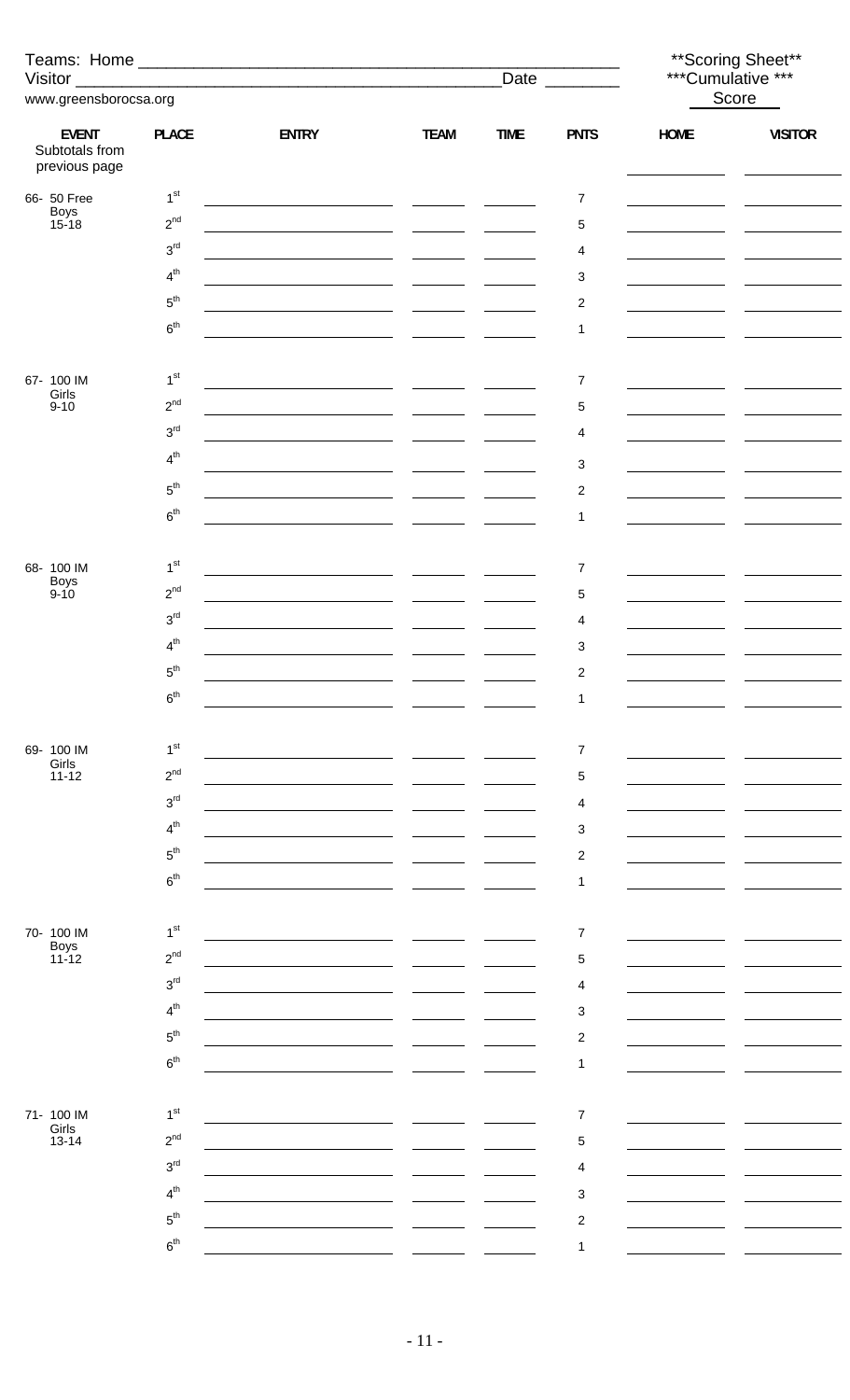|                                                 |                 |                                                                                                                     |                                                                                                                                                                                                                                      |                |                         | ** Scoring Sheet**<br>***Cumulative *** |                |  |
|-------------------------------------------------|-----------------|---------------------------------------------------------------------------------------------------------------------|--------------------------------------------------------------------------------------------------------------------------------------------------------------------------------------------------------------------------------------|----------------|-------------------------|-----------------------------------------|----------------|--|
| www.greensborocsa.org                           |                 |                                                                                                                     |                                                                                                                                                                                                                                      | Date _________ | Score                   |                                         |                |  |
| <b>EVENT</b><br>Subtotals from<br>previous page | <b>PLACE</b>    | <b>ENTRY</b>                                                                                                        | <b>TEAM</b>                                                                                                                                                                                                                          | <b>TIME</b>    | <b>PNTS</b>             | <b>HOME</b>                             | <b>VISITOR</b> |  |
| 72- 100 IM                                      | 1 <sup>st</sup> |                                                                                                                     |                                                                                                                                                                                                                                      |                | $\overline{7}$          |                                         |                |  |
| Boys<br>$13 - 14$                               | $2^{nd}$        |                                                                                                                     |                                                                                                                                                                                                                                      |                | 5                       |                                         |                |  |
|                                                 | 3 <sup>rd</sup> | <u> 1989 - John Stein, Amerikaansk politiker (</u>                                                                  | $\overline{\phantom{a}}$ and $\overline{\phantom{a}}$                                                                                                                                                                                |                | 4                       |                                         |                |  |
|                                                 | $4^{th}$        |                                                                                                                     |                                                                                                                                                                                                                                      |                | 3                       |                                         |                |  |
|                                                 | $5^{\rm th}$    |                                                                                                                     |                                                                                                                                                                                                                                      |                | $\overline{c}$          |                                         |                |  |
|                                                 | 6 <sup>th</sup> |                                                                                                                     |                                                                                                                                                                                                                                      |                |                         |                                         |                |  |
|                                                 |                 |                                                                                                                     |                                                                                                                                                                                                                                      |                | 1                       |                                         |                |  |
| 73- 100 IM                                      | 1 <sup>st</sup> |                                                                                                                     |                                                                                                                                                                                                                                      |                | $\overline{7}$          |                                         |                |  |
| Girls<br>$15 - 18$                              | $2^{nd}$        | <u> 1990 - Jan James James, politik eta politik eta politikaria (h. 1900).</u>                                      |                                                                                                                                                                                                                                      |                | $\mathbf 5$             |                                         |                |  |
|                                                 | 3 <sup>rd</sup> |                                                                                                                     | <b>Contract Contract Contract</b>                                                                                                                                                                                                    |                | 4                       |                                         |                |  |
|                                                 | $4^{th}$        | <u> 1989 - Johann Barnett, fransk politiker (</u>                                                                   |                                                                                                                                                                                                                                      |                | 3                       |                                         |                |  |
|                                                 | $5^{\rm th}$    |                                                                                                                     |                                                                                                                                                                                                                                      |                | $\overline{\mathbf{c}}$ |                                         |                |  |
|                                                 | $6^{\rm th}$    | <u> 1989 - Johann Barbara, martxa alemaniar politik (</u>                                                           |                                                                                                                                                                                                                                      |                | 1                       |                                         |                |  |
|                                                 |                 |                                                                                                                     |                                                                                                                                                                                                                                      |                |                         |                                         |                |  |
| 74- 100 IM                                      | 1 <sup>st</sup> | <u> 1989 - Jan Samuel Barbara, margaret eta idazlea (h. 1918).</u>                                                  |                                                                                                                                                                                                                                      |                | $\overline{7}$          |                                         |                |  |
| Boys<br>$15 - 18$                               | $2^{nd}$        |                                                                                                                     |                                                                                                                                                                                                                                      |                | 5                       |                                         |                |  |
|                                                 | 3 <sup>rd</sup> | <u> 1989 - Johann Barn, amerikansk politiker (</u>                                                                  | <u> a serie de la provincia de la provincia de la provincia de la provincia de la provincia de la provincia de la p</u>                                                                                                              |                | 4                       |                                         |                |  |
|                                                 | $4^{th}$        |                                                                                                                     |                                                                                                                                                                                                                                      |                | 3                       |                                         |                |  |
|                                                 | $5^{\text{th}}$ |                                                                                                                     |                                                                                                                                                                                                                                      |                | $\mathcal{P}$           |                                         |                |  |
|                                                 | 6 <sup>th</sup> |                                                                                                                     |                                                                                                                                                                                                                                      |                | 1                       |                                         |                |  |
|                                                 |                 |                                                                                                                     |                                                                                                                                                                                                                                      |                |                         |                                         |                |  |
| 75- 100 Free<br><b>Relay Girls</b>              | 1 <sup>st</sup> |                                                                                                                     | <u> 1990 - Jan James James Jan James James James James James James James James James James James James James James</u>                                                                                                               |                | 10                      |                                         |                |  |
| 8 - under                                       | $2^{nd}$        |                                                                                                                     |                                                                                                                                                                                                                                      |                | 5                       |                                         |                |  |
|                                                 |                 |                                                                                                                     |                                                                                                                                                                                                                                      |                |                         |                                         |                |  |
| 76- 100 Free<br><b>Relay Boys</b>               | 1 <sup>st</sup> | the control of the control of the control of the control of the control of the control of                           | <u>and the state of the state</u>                                                                                                                                                                                                    |                | 10                      |                                         |                |  |
| 8 - under                                       | $2^{nd}$        |                                                                                                                     |                                                                                                                                                                                                                                      |                | 5                       |                                         |                |  |
| 77- 200 Free                                    | 1 <sup>st</sup> | <u>and the state of the state</u>                                                                                   |                                                                                                                                                                                                                                      |                | 10                      |                                         |                |  |
| <b>Relay Girls</b><br>$9 - 10$                  | $2^{nd}$        |                                                                                                                     | <u>and the state of the state of the state of the state of the state of the state of the state of the state of the state of the state of the state of the state of the state of the state of the state of the state of the state</u> |                | 5                       |                                         |                |  |
|                                                 |                 |                                                                                                                     |                                                                                                                                                                                                                                      |                |                         |                                         |                |  |
| 78- 200 Free                                    | 1 <sup>st</sup> | <u> 1989 - Johann John Stone, mars and de format and de format and de format and de format and de format and de</u> |                                                                                                                                                                                                                                      |                | 10                      |                                         |                |  |
| <b>Relay Boys</b><br>$9 - 10$                   | $2^{nd}$        |                                                                                                                     |                                                                                                                                                                                                                                      |                | 5                       |                                         |                |  |
|                                                 |                 |                                                                                                                     |                                                                                                                                                                                                                                      |                |                         |                                         |                |  |
| 79- 200 Free<br><b>Relay Girls</b>              | 1 <sup>st</sup> |                                                                                                                     |                                                                                                                                                                                                                                      |                | 10                      |                                         |                |  |
| $11 - 12$                                       | $2^{nd}$        |                                                                                                                     |                                                                                                                                                                                                                                      |                | 5                       |                                         |                |  |
|                                                 | 1 <sup>st</sup> |                                                                                                                     |                                                                                                                                                                                                                                      |                |                         |                                         |                |  |
| 80- 200 Free<br>Relay Boys<br>$11 - 12$         | $2^{nd}$        |                                                                                                                     | the company of the company of                                                                                                                                                                                                        |                | 10                      |                                         |                |  |
|                                                 |                 |                                                                                                                     |                                                                                                                                                                                                                                      |                | 5                       |                                         |                |  |
| 81- 200 Free                                    | 1 <sup>st</sup> |                                                                                                                     |                                                                                                                                                                                                                                      |                | 10                      |                                         |                |  |
| <b>Relay Girls</b><br>$13 - 14$                 | $2^{nd}$        |                                                                                                                     |                                                                                                                                                                                                                                      |                | 5                       |                                         |                |  |
|                                                 |                 |                                                                                                                     |                                                                                                                                                                                                                                      |                |                         |                                         |                |  |
| 82- 200 Free                                    | 1 <sup>st</sup> |                                                                                                                     |                                                                                                                                                                                                                                      |                | 10                      |                                         |                |  |
| <b>Relay Boys</b><br>$13 - 14$                  | $2^{nd}$        |                                                                                                                     |                                                                                                                                                                                                                                      |                | 5                       |                                         |                |  |